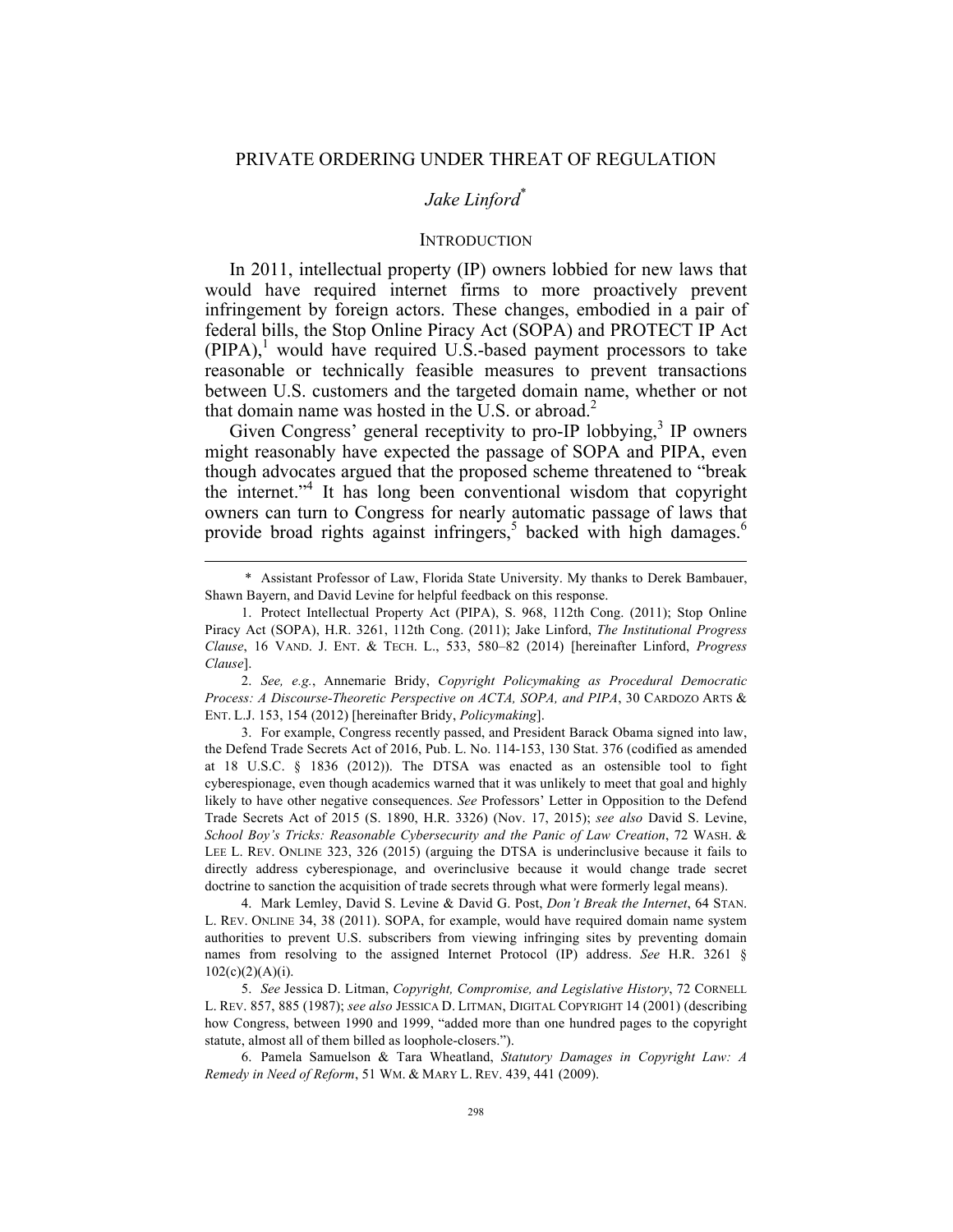However, in early 2012, support for SOPA and PIPA dissipated after millions of citizens, encouraged by Google, Wikipedia, and other internet heavyweights, petitioned their elected officials to oppose the bills.<sup>7</sup> After the demise of SOPA and PIPA, one might have reasonably concluded that direct intervention by Congress against internet vendors and intermediaries could be on its way out.

In *Internet Payment Blockades*, <sup>8</sup> Professor Annemarie Bridy explains that the battle instead shifted to a new front. Instead of Congress passing laws to regulate payment intermediaries directly, Professor Bridy describes how administrators in charge of IP policy have successfully pressured payment intermediaries to "voluntarily" shut off payments to websites that are loci of copyright or other intellectual property infringement.<sup>9</sup> As Professor Bridy recounts, the White House Office of the Intellectual Property Enforcement Coordinator (IPEC) persuaded payment processors (including American Express, Discover, MasterCard, PayPal, and Visa)<sup>10</sup> to enter an ostensibly voluntary best practices agreement with corporate intellectual property owners.<sup>11</sup> In accordance with the best practices agreement, IP owners provide notice of infringing sales by online merchants, as well as evidence that the IP owner owns the copyright or trademark in question and has notified the website operator of the infringement.<sup>12</sup> Payment processors agree to demand that vendors stop selling infringing goods,<sup>13</sup> and terminate relationships with vendors that "persist in intentionally selling Illegitimate Products."<sup>14</sup>

These agreements are ostensibly private agreements between payment processors and IP Owners.<sup>15</sup> As a result, government intervention isn't direct. Unfortunately, that also means many details about these agreements are not publicly available, and not subject to mandated disclosure through mechanisms like Freedom of Information

 <sup>7.</sup> *See* Bridy, *Policymaking*, *supra* note 2, at 159.

<sup>8.</sup> Annemarie Bridy, *Internet Payment Blockades*, 67 FLA. L. REV. 1523 (2015) [hereinafter Bridy, *Blockades*].

<sup>9.</sup> Bridy, *Blockades*, *supra* note 8, at 1524–25.

<sup>10.</sup> U.S. INTELLECTUAL PROP. ENF'T COORDINATOR, ANNUAL REPORT ON INTELLECTUAL PROPERTY ENFORCEMENT 1 (2012) [hereinafter 2011 IPEC REP.], https://www.whitehouse.gov/sites/default/files/omb/IPEC/ipec\_annual\_report\_mar2012.pdf (reporting on the adoption of best practices agreements by payment systems and Internet service providers).

<sup>11.</sup> *See* Bridy, *Blockades*, *supra* note 8, at 1527.

<sup>12.</sup> *See* Best Practices to Address Copyright Infringement and the Sale of Counterfeit Products on the Internet at para. 3(c-d) (May 16, 2011) [hereinafter Best Practices Agreement].

<sup>13.</sup> *See id.* para. 7; *see also* Bridy, *Blockades*, *supra* note 8, at 1551.

<sup>14.</sup> Best Practices Agreement, *supra* note 12, at para. 8; *see also* Bridy, *Blockades*, *supra*  note 8, at 1551.

<sup>15.</sup> Best Practices Agreement, *supra* note 12, at para. 4.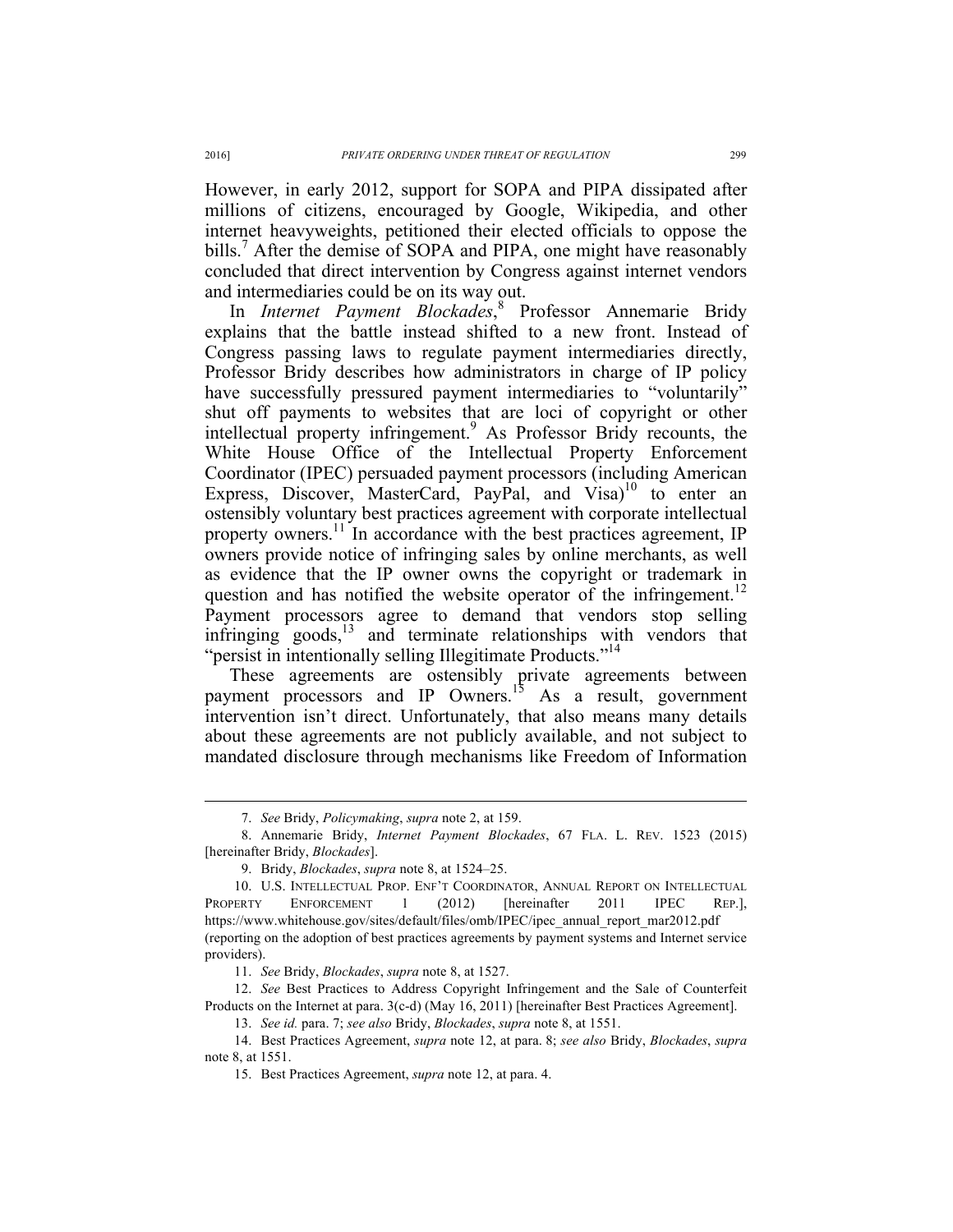Act requests.<sup>16</sup>

Professor Bridy argues that adoption of the best practices agreement was effectively coerced by an unscrupulous threat to regulate if payment processors didn't sign on.<sup>17</sup> IPEC has a platform for suggesting new copyright and trademark laws to Congress each year.<sup>18</sup> Displeasing IPEC might therefore lead to a legislative response. Even worse, when the decision to terminate a vendor occurs outside of litigation, governed by terms that are not publicly accessible, accused infringers may not receive fair process. Vendors who are deemed infringers may find themselves unable to do business. Finding a new payment processor may be difficult, especially if most processors have signed on to the best practices agreement. But Professor Bridy finds hope that transactions using Bitcoin and other decentralized currencies might allow threatened online vendors to circumvent the payment blockades raised when payment processors sign on to the best practices agreement.<sup>19</sup>

Professor Bridy's analysis is mostly persuasive. In particular, her advice to beware administrators threatening regulation is well-taken. But there is some room for optimism, even when facing cajoled payment processors. Private ordering can be more efficient than government regulation,<sup>20</sup> even when it is encouraged externally rather than intrinsically inspired. For example, the negotiated agreement requires IP owners to take some reasonable steps in establishing IP rights, and requires fact finding by the payment processor or its intermediary, before sanctioning an allegedly infringing vendor.<sup>21</sup>

In addition, there are reasons to doubt that Bitcoin or similar cryptocurrencies will break payment blockades. Widespread adoption of Bitcoin or other cryptocurrencies may not happen. Bitcoin suffers from high complexity compared to standard currencies. It is also perceived as a technology optimized or primarily used for illicit transactions. In addition, the technology may process transactions without

19. *See* Bridy, *Blockades*, *supra* note 8, at 1562.

20. *See* John McMillan & Christopher Woodruff, *Private Order Under Dysfunctional Public Order*, 98 MICH. L. REV. 2421, 2454 (2000) ("Private order therefore promotes economic efficiency by giving businesspeople the confidence to transact."); Charles J. Walsh & Alissa Pyrich, *Rationalizing the Regulation of Prescription Drugs and Medical Devices: Perspectives on Private Certification and Tort Reform*, 48 RUTGERS L. REV. 883, 889 (1996) (suggesting a plan to delegate some of the FDA's regulatory authority to private bodies in order to increase efficiency). *See generally* Irina D. Manta, *Privatizing Trademarks*, 51 ARIZ. L. REV. 381 (2009) (proposing privatized trademark registration as a means of improving efficiency).

21. Best Practices Agreement, *supra* note 12, at paras. 4, 6.

 <sup>16.</sup> *See* Bridy, *Blockades*, *supra* note 8, at 1547; *see also* David S. Levine, *Secrecy and Unaccountability: Trade Secrets in Our Public Infrastructure*, 59 FLA. L. REV. 135, 159–60 (2007) (describing how the Freedom of Information Act empowers citizens to request government-held information).

<sup>17.</sup> *See* Bridy, *Blockades*, *supra* note 8, at 1528.

<sup>18.</sup> 15 U.S.C. § 8111(b)(1)(F) (2012).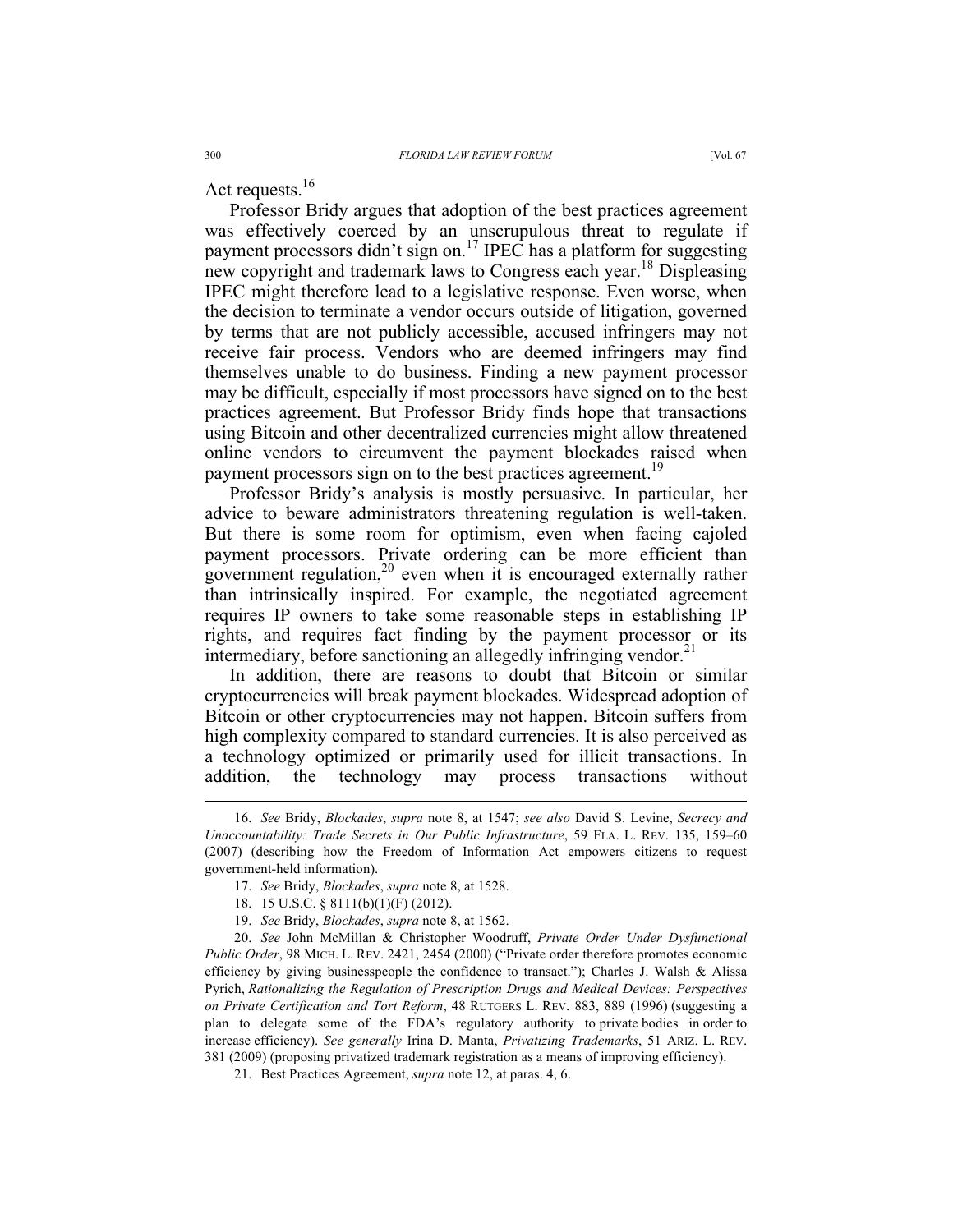intermediaries, but it has not yet mastered a way to prevent fraud.

#### I. JAWBONING AND PRIVATE ORDERING

Professor Bridy's article lays bare "the ease with which the government can convince powerful corporate actors to do its bidding when behind-the scenes pressure is brought to bear."<sup>22</sup> The process is known by different names: proxy censorship,<sup>23</sup> soft censorship,<sup>24</sup> "newschool" speech regulation,<sup>25</sup> or "jawboning," where state actors seek to coerce a company "based on threatened action at the edges of or wholly outside their legal authority." <sup>26</sup> Jawboning is problematic because the outcome of threatened legal action may be uncertain, and the costs of the uncertainty are born by the target of the jawboning.<sup>27</sup>

# A. *Payment Processors Lack Incentives to Protect Customers*

Jawboning may be particularly problematic when applied to internet intermediaries that provide access to expressive content. An intermediary may lack the incentive to protect third party content, and may concede to demands in cases where society might benefit if it did not yield.<sup>28</sup> Thus, when a state actor brings pressure, the cajoled party may act in its own self-interest with little concern for the needs of those whose speech or privacy could be restricted as a result of its decision.

Professor Bridy finds IPEC's jawboning of payment processors unprincipled in part because the threatened action may overreach the current contours of secondary liability in copyright and trademark law. As Professor Bridy explains, in 2007, the Court of Appeals for the Ninth Circuit undertook an exhaustive examination of secondary liability in *Perfect 10, Inc. v. Visa International Service, Association*. 29 In that case, the majority held, over a vigorous dissent by Judge Alex Kozinski, that Visa was neither contributorily nor vicariously liable for the infringement carried out by websites that used Visa to process payments.30 After the Supreme Court denied Perfect 10's petition for

 <sup>22.</sup> Bridy, *Blockades*, *supra* note 8, at 1526.

<sup>23.</sup> *See* Seth F. Kreimer, *Censorship by Proxy: The First Amendment, Internet Intermediaries, and the Problem of the Weakest Link*, 155 U. PA. L. REV. 11, 14 (2006).

<sup>24.</sup> *See* Derek E. Bambauer, *Orwell's Armchair*, 79 U. CHI. L. REV. 863, 870 (2012).

<sup>25.</sup> *See* Jack M. Balkin, *Old-School/New-School Speech Regulation*, 127 HARV. L. REV. 2296, 2298 (2014).

<sup>26.</sup> Derek E. Bambauer, *Against Jawboning*, 100 MINN. L. REV. 51, 55 (2015) [hereinafter Bambauer, *Against Jawboning*].

<sup>27.</sup> *See id.* at 56.

<sup>28.</sup> *See id.* at 60.

<sup>29.</sup> *See* Bridy, *Blockades*, *supra* note 8, at 1535; Perfect 10, Inc. v. Visa Int'l Serv. Ass'n, 494 F.3d 788 (9th Cir. 2007).

<sup>30.</sup> *See* Bridy, *Blockades*, *supra* note 8, at 1529–30, 38.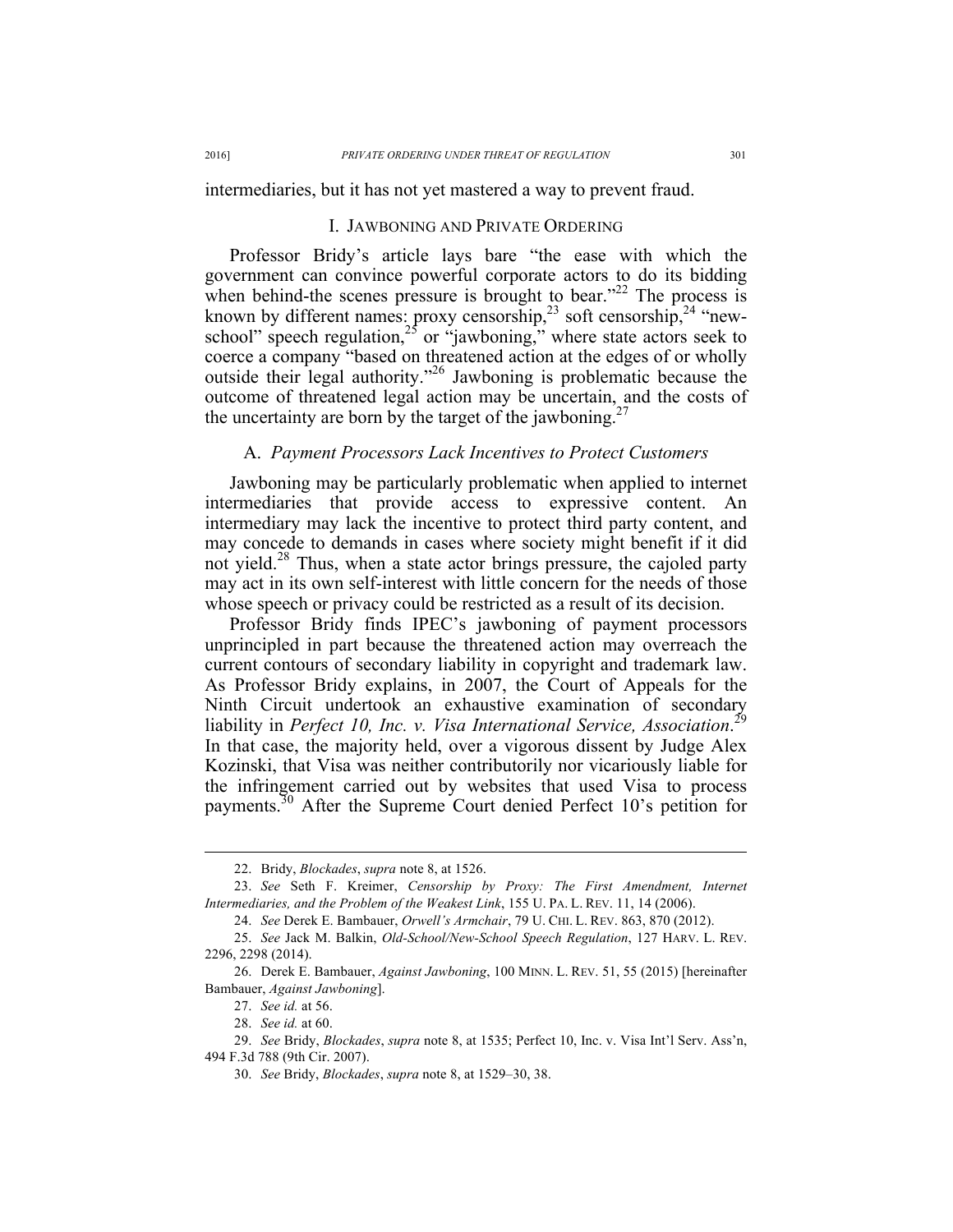Considering the case law, one might construe communication from IPEC to "threaten<sup>[]</sup> action at the edges of . . . [its] legal authority.<sup>33</sup> But we can better understand the strengths and limits of Professor Bridy's critique of IPEC's influence on payment processors by comparing that process to another recent example of soft coercion. In *Backpage.com, LLC v. Dart*, <sup>34</sup> the Seventh Circuit held that Thomas Dart, the Sheriff of Cook County, Illinois, exercised unconstitutional prior restraint on the speech of Backpage.com (Backpage) and its customers when he sent letters to Visa and MasterCard asking the companies not to process payments for the website, in light of what Dart insinuated was the companies' potential legal liability for ads for illegal services.<sup>35</sup>

Backpage is an online forum for classified ads. Backpage hosts ads for adult services, and Sheriff Dart suspected some of those ads offered illegal sex-related products or services like prostitution.<sup>36</sup> After receiving threatening letters from the sheriff, both Visa and MasterCard cut ties with Backpage.<sup>37</sup> The website sued Sheriff Dart for imposing informal prior restraint in violation of the First Amendment. <sup>38</sup> The court noted that the sheriff's goal was apparently to shut down Backpage "by suffocation, depriving the company of ad revenues by scaring off its payments-service providers," without concern for whether the pressure prevented legitimate as well as illegal offerings.<sup>39</sup> Sending the letters as

 <sup>31.</sup> Perfect 10, Inc. v. Visa Int'l Serv. Ass'n, 553 U.S. 1079 (2008) (denying petition for certiorari).

<sup>32.</sup> *See* Bridy, *Blockades*, *supra* note 8, at 1540.

<sup>33.</sup> Bambauer, *Against Jawboning*, *supra* note 26, at 55.

<sup>34.</sup> 807 F.3d 229 (7th Cir. 2015).

<sup>35.</sup> Dart cited to the federal money laundering statute, 18 U.S.C. § 1956, as a basis for possible payment processor liability. *See* 807 F.3d at 232. Backpage may actually be insulated from some liability for sex trafficking even if it allows advertisers to solicit customers using its website under the Communications Decency Act of 1996, 47 U.S.C. § 230(c)(1). *See* Dart v. Craigslist, Inc., 655 F. Supp. 2d 961, 965–69 (N.D. Ill. 2009) (rejecting Dart's attempt to sanction Craigslist for similar advertisements because under the CDA, "[n]o provider or user of an interactive computer service shall be treated as the publisher or speaker of any information provided by another information content provider"). *But see* 47 U.S.C. § 230(e)(1) ("Nothing in this section shall be construed to impair the enforcement of section 223 or 231 of this title, chapter 71 (relating to obscenity) or 110 (relating to sexual exploitation of children) of Title 18, or any other Federal criminal statute."). If Backpage is insulated from liability, the same would hold true for Visa and MasterCard. There can be no secondary liability without direct liability.

<sup>36.</sup> 807 F.3d at 230.

<sup>37.</sup> *See id.*

<sup>38.</sup> *See id.*

<sup>39.</sup> *Id.* at 231. Professor Bridy raises a similar example: Shortly after the Pentagon objected to the publication of leaked military and diplomatic documents by Julian Assange and Wikileaks, multiple payment processors including PayPal, Visa, and MasterCard stopped processing donations for Wikileaks. *See* Bridy, *Blockades*, *supra* note 8, at 1524–25. As Bridy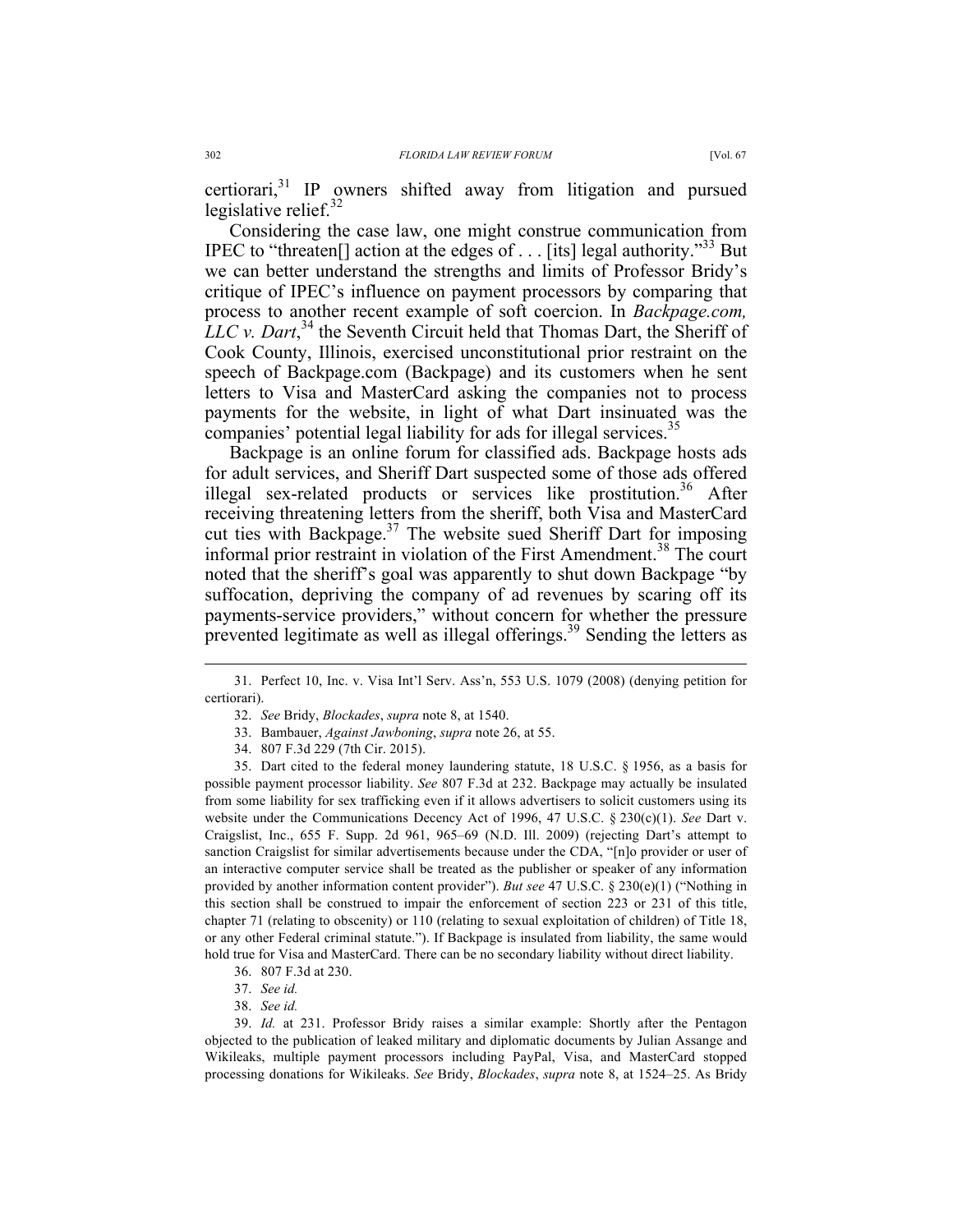sheriff (rather than as a concerned, private citizen) was therefore an informal prior restraint, the use of coercive state power in a manner prohibited by the First Amendment.<sup>40</sup>

The Backpage case is somewhat analogous to the jawboning that drove the payment processors to the best practices agreement. In both situations, a state actor invites or coerces cooperation through threatened legal action. The sheriff's demand letters warned of potential dire consequences if payment processors continue to allow "suspected illegal transactions to . . . take place."<sup>41</sup> IPEC's conversations with payment processors in the shadow of potential legislative action led the processors to accept the responsibility to terminate relationships with repeat infringers.

Both cases also raise First Amendment implications. The Supreme Court has held that informal sanctions designed to suppress speech are unconstitutional. In *Bantam Books, Inc. v. Sullivan*, <sup>42</sup> the Court held that a state commission violated the First Amendment by sending threatening letters to a distributor of books the commission found obscene, even though the attempted censorship was informal.<sup>43</sup> Like the books in *Bantam Books*, the advertisements at issue in *Backpage* are close to core protected speech—and becoming closer, as the boundaries between commercial speech and other types of speech erode under the continued pressure of judicial review.<sup>44</sup>

The *Backpage* case also differs from the decision of payment processors to adopt best practices for dealing with infringement in a few critical respects. First, the First Amendment implications are stronger in

43. *See id.* at 64–72.

recounts, "staffers for U.S. lawmakers directly pressured MasterCard and Visa" to block payments to Wikileaks. *Id.* at 1525. Assange claimed that Wikileaks suffered a 95% drop in revenue as a result of the blockade. *Id.*

<sup>40.</sup> 807 F.3d at 231 ("But [Dart] is using the power of his office to threaten legal sanctions against the credit-card companies for facilitating future speech, and by doing so he is violating the First Amendment unless there is no constitutionally protected speech in the ads on Backpage's website . . . .").

<sup>41.</sup> *Id.* at 232.

<sup>42.</sup> 372 U.S. 58 (1963).

<sup>44.</sup> *Compare* Sorrell v. IMS Health Inc., 564 U.S. 552, 563-66 (2011) (applying heightened scrutiny and striking down regulation that barred the sale of doctors' prescribing information to pharmaceutical detailers), *with* Posadas de Puerto Rico Assocs. v. Tourism Co. of P.R., 478 U.S. 328, 340 (1986) (citing Cent. Hudson Gas & Elec. Corp. v. Pub. Serv. Comm'n of N.Y., 447 U.S. 557, 561 (1980)) (holding "commercial speech receives a limited form of First Amendment protection"); *see also* Bates v. State Bar of Ariz., 433 U.S. 350, 364 (1977) (a "consumer's concern for the free flow of commercial speech often may be far keener than his concern for urgent political dialogue"); Linford, *Progress Clause*, *supra* note 1, at 542; Jane R. Bambauer & Derek E. Bambauer, *Information Libertarianism*, 105 CAL. L. REV. (forthcoming 2017) (recognizing the trend and arguing that it is beneficial because "when the state censors communication, the results are often counterproductive.").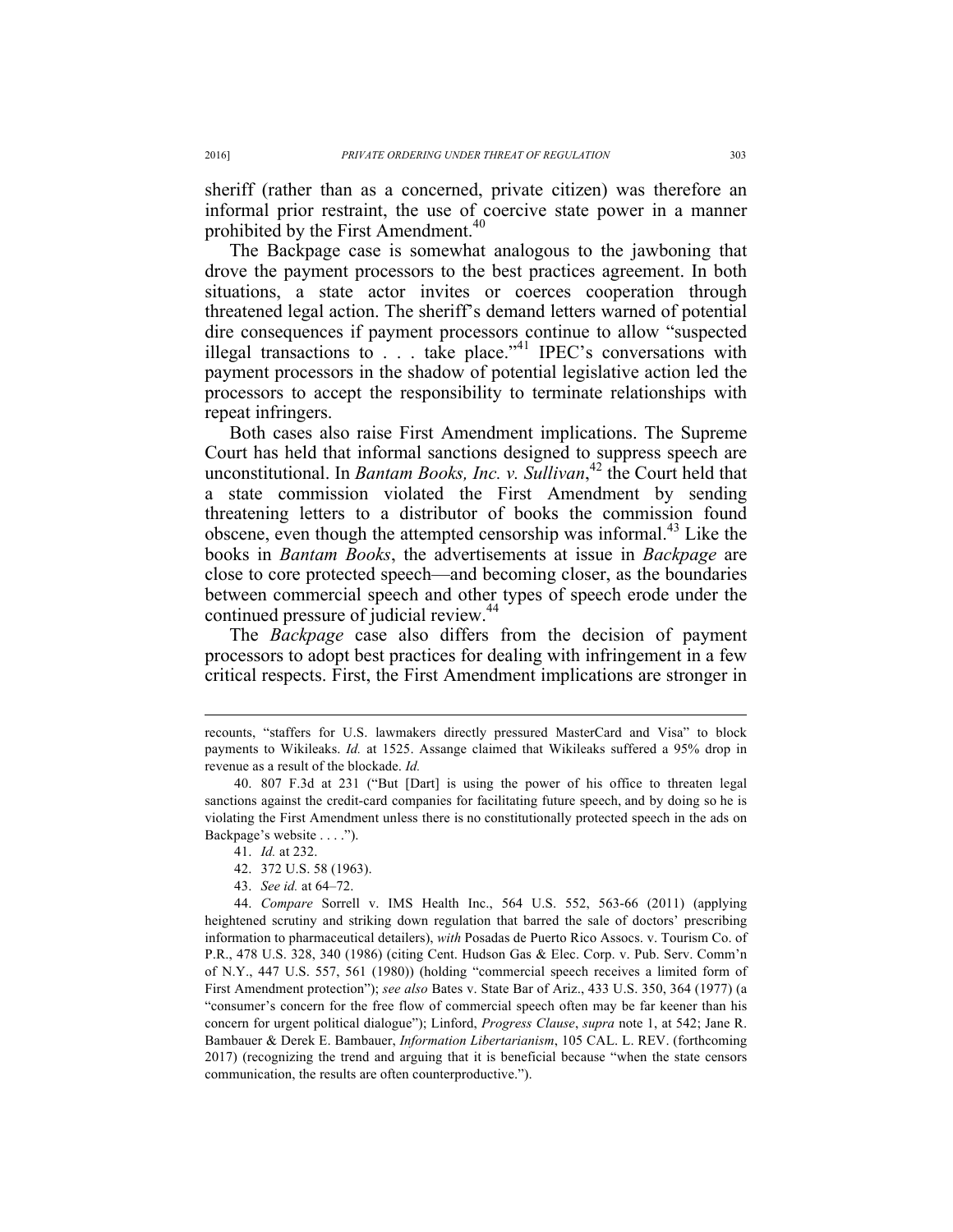the *Backpage* case than in the context of the best practices agreement. Current Supreme Court jurisprudence at the intersection of the First Amendment and copyright and trademark regimes suggests that courts are not likely to find First Amendment implications when the sales of counterfeit goods are blocked. The Court notes, for example, that "some restriction on expression is the inherent and intended effect of every grant of copyright."<sup>45</sup> The same can be said of trademark protection.<sup>46</sup> Nevertheless, the Court has held repeatedly that First Amendment concerns in copyright law can be sufficiently protected by regimespecific mechanisms, like the idea/expression doctrine or fair use.<sup> $47$ </sup> The Court has therefore been unwilling to apply heightened First Amendment review of the federal copyright regimes.<sup>48</sup> But the Court has applied intermediate scrutiny to a provision that extended trademark-like rights in the term OLYMPIC to the United States Olympic Committee.49

Congress may lack the political capital to pass direct regulation that mirrors the obligations payment processors accepted under the best practices agreement. If such regulation were enacted, however, it would likely pass constitutional muster.<sup>50</sup> If jawboning is problematic when

47. *See* Eldred v. Ashcroft, 537 U.S. 186, 219 (2003) (the idea/expression dichotomy and the fair use defense are "traditional contours" of copyright protection); Harper & Row, Publishers, Inc. v. Nation Enters., 471 U.S. 539, 560 (1985) (First Amendment protections are "embodied in the Copyright Act's distinction between copyrightable expression and uncopyrightable facts and ideas," and in the "latitude for scholarship and comment" safeguarded by the fair use defense).

48. *See, e.g.*, 132 S. Ct. at 890–91 (rejecting Progress Clause and First Amendment challenges to a provision restoring protection to certain foreign-authored works); 537 U.S. at 219–20 (rejecting Progress Clause and First Amendment challenges to the Copyright Term Extension Act, which extended the copyright term for twenty years).

49. *See* San Francisco Arts & Athletics, Inc. v. USOC, 483 U.S. 522, 537 (1987) (holding that the Amateur Sports Act of 1978, which prohibited certain commercial and promotional uses of the term "Olympic," was not broader than necessary to protect a legitimate congressional interest and thus did not violate the First Amendment, even though the rights at issue were broader than standard trademark rights); *see also* Friedman v. Rogers, 440 U.S. 1, 16, 17 (1979) (holding that regulation to prevent the deceptive or misleading use of trade names did not violate the First Amendment). In the October 2016 term, the Court will decide whether the disparagement provision of the Lanham Act, 15 U.S.C. § 1052(a), which refuses registration to disparaging marks, is facially invalid. *See* Lee v. Tam, 137 S. Ct. 30 (2016) (granting writ of certiorari).

50. *But see* Alfred C. Yen, *Internet Service Provider Liability for Subscriber Copyright Infringement, Enterprise Liability, and the First Amendment*, 88 GEO. L.J. 1833, 1888–89

 <sup>45.</sup> Golan v. Holder, 132 S. Ct. 873, 876 (2012).

<sup>46.</sup> *See* Rogers v. Grimaldi, 875 F.2d 994, 998 (2d Cir. 1989) (holding "[t]hough First Amendment concerns do not insulate titles of artistic works from all Lanham Act claims, such concerns must nonetheless inform our consideration of the scope of the Act as applied to claims involving such titles"); Dr. Seuss Enters., L.P. v. Penguin Books USA, Inc., 924 F. Supp. 1559, 1571 (S.D. Cal. 1996), aff'd, 109 F.3d 1394 (9th Cir. 1997) (discussing potential First Amendment defenses to trademark liability).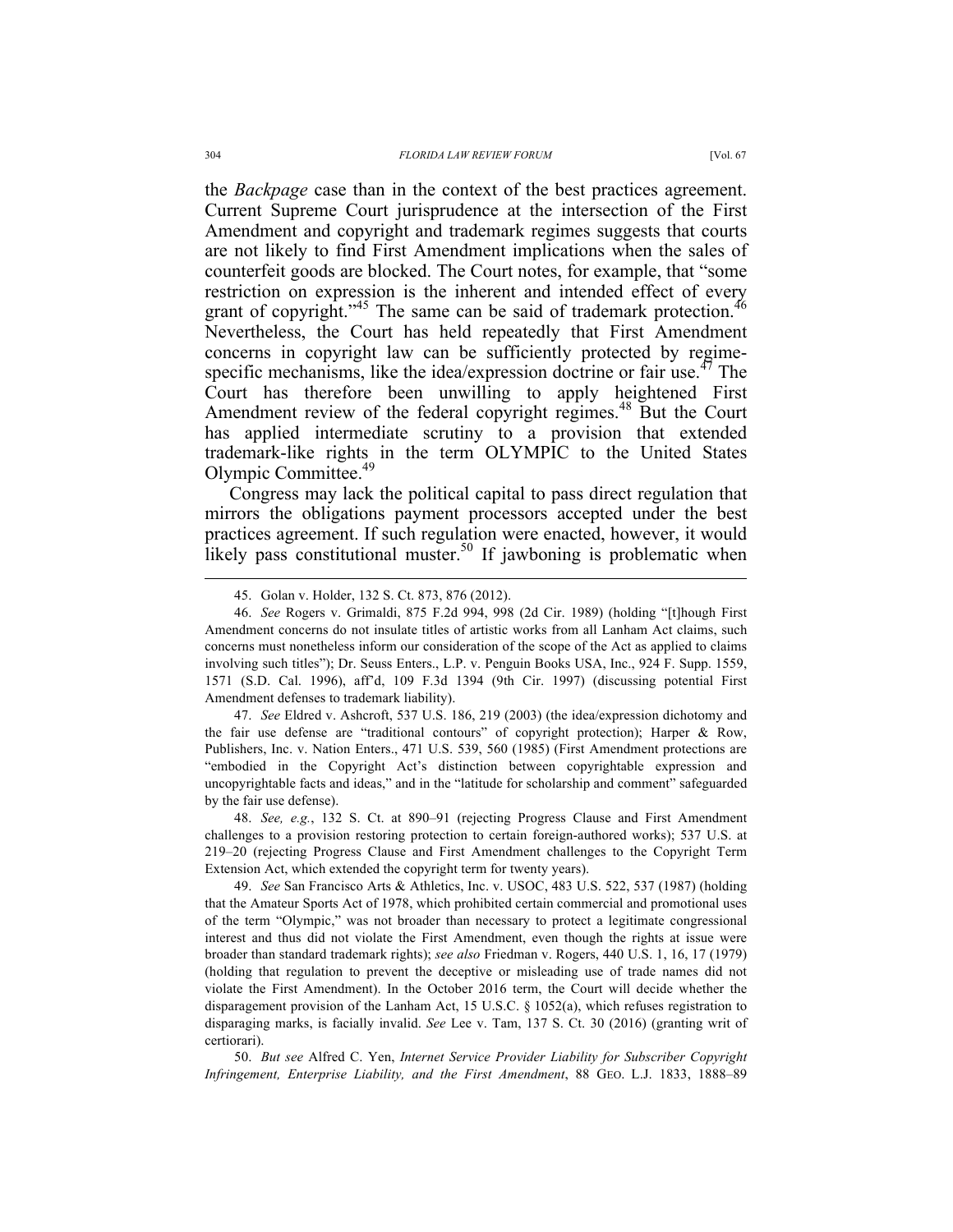the state actor pressures behavior at the outer bounds, or even beyond legal boundaries,<sup>51</sup> then pressuring payment processors to discourage infringement and cut off repeat infringers may not be problematic. But a hypothetical regulation that would sanction payment processors for handling payments for any advertisements on Backpage.com regardless of the content of the advertisement would run afoul of the First Amendment.<sup>52</sup> Jawboning that leads payment processors to abandon Backpage full stop, irrespective of the legality of individual ads, is jawboning at its most invidious.

Second, in response to the pressure of Sheriff Dart, Visa and MasterCard stopped processing all payments for Backpage ads, whether or not those advertisements solicited custom for illegal behavior.<sup>53</sup> But under the best practices agreement, payment processors have the obligation to investigate (or direct an acquiring bank to investigate) whether a vendor is engaging in copyright infringement.<sup>54</sup> They accept the obligation to act only if the information gathered persuades them that the vendor is selling infringing goods and there is no "genuine issue" regarding the lawfulness of the merchant's sale.<sup>55</sup> As I will discuss below, the process isn't perfect, but there is a process in place that attempts to prevent chronic infringement without cutting off payments for plausibly legitimate sales.

Third, threatening litigation when the law has been interpreted in a way that makes the litigation specious is a particularly pernicious form of jawboning. But IPEC's jawboning took a much different form. Its ability to force action from payment processors depended on its success in pushing legislation through  $Congress<sup>56</sup>$ —a difficult task in a post-SOPA/PIPA world. Note the nature of the threat, if it can truly be considered a threat: IPEC effectively tells payment processors, "You do what I want you to do, or I'll tell Congress they ought to pass a law that makes you do what I want you to do." Conversely, Sheriff Dart raised the possibility that by processing payments for Backpage, payment processors will run afoul of current laws like a federal moneylaundering statute.<sup>57</sup> A sitting sheriff armed with police power and an

 <sup>(2000) (</sup>discussing First Amendment implications of the notice-and-takedown framework of the Digital Millennium Copyright Act, which requires internet service providers to takedown infringing content upon request from the IP owner).

<sup>51.</sup> *See* Bambauer, *Against Jawboning*, *supra* note 26, at 55–56.

<sup>52.</sup> *See* Backpage.com, LLC v. Dart, 807 F.3d 229, 230 (7th Cir. 2015).

<sup>53.</sup> *See id.* at 232, 236.

<sup>54.</sup> *See* Best Practices Agreement, *supra* note 12.

<sup>55.</sup> *See id.*

<sup>56.</sup> *See* Bridy, *Blockades*, *supra* note 8, at 1545 (arguing that because "IPEC makes specific legislative recommendations in its annual [Joint Strategic Plan], . . . the shadow of potential law hangs perennially over the private-sector conversations that it facilitates").

<sup>57.</sup> *See* 807 F.3d at 232.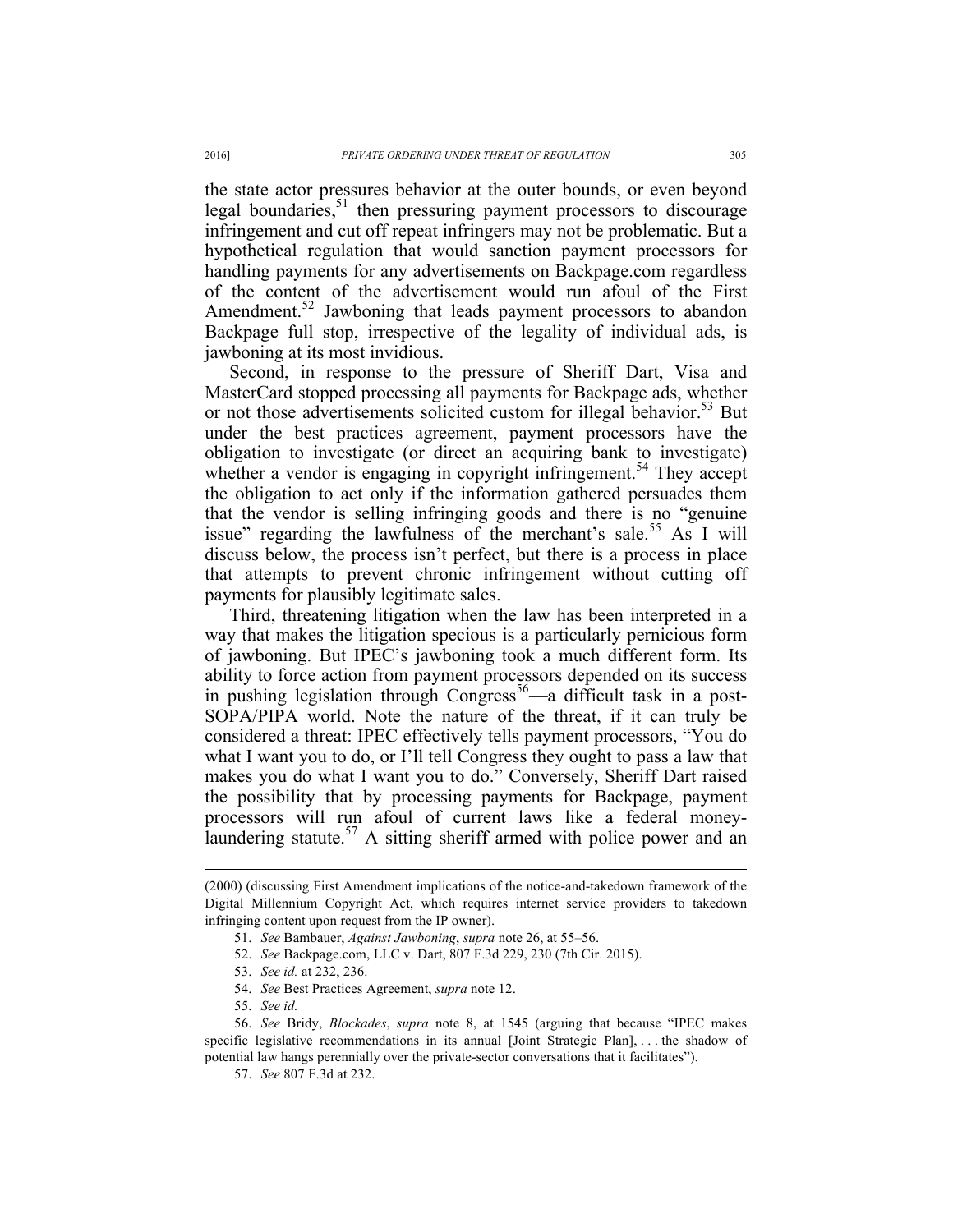aggressive interpretation of illegal behavior may well cause more direct and more immediate problems for payment processors than IPEC.

### B. *Payment Processors Lack Incentives to Police Customers*

As discussed above, internet intermediaries and payment processors may not be motivated by self-interest to protect the speech or privacy interest of their customers. But the same is true of intellectual property rights. Internet and payment intermediaries are not directly incentivized to protect IP rights, especially in cases where failing to do so can be lucrative.

Recent cases like *Metro-Goldwyn-Mayer Studios Inc. v. Grokster*, 58 show how money can be made by turning a blind eye to infringement carried out by third parties,  $59$  or using that infringement as a mechanism to drive advertising traffic.<sup>60</sup> As others have noted, payment processors are a crucial link in the chain even if they are indirect contributors to infringement-driven business models.<sup>61</sup> And while secondary liability for payment processors may be in question,<sup>62</sup> U.S. law clearly sanctions the sales of counterfeit goods. $63$ 

# C. *The Virtue of Private Ordering*

Professor Bridy is right to worry that jawboning puts undisclosed pressure on payment processors' private decisions.<sup>64</sup> Indeed, the exertion of pressure through jawboning strikes Professor Bridy as somewhat unprincipled, if not unscrupulous.<sup>65</sup> But there may be some hidden virtues in direct conversations between payment processors and IP owners, rather than directly imposed statutory solutions. Private ordering has its virtues. For instance, private ordering can be more

62. *See supra* notes 28–30 and accompanying text.

 <sup>58.</sup> *See* 545 U.S. 913, 918–919 (2005).

<sup>59.</sup> *See, e.g.*, Jake Linford, *A Second Look at the Right of First Publication*, 58 J. COPYRIGHT SOC'Y U.S.A. 585, 642–43 (2011) [hereinafter Linford, *First Publication*] (discussing the risk of unauthorized copying and distribution a copyright owner faces when deciding whether to post her work online).

<sup>60.</sup> *See, e.g.*, Jake Linford, *Scarcity of Attention in a World Without Copyright* (2016) (draft on file with author).

<sup>61.</sup> *See, e.g.*, Perfect 10, Inc. v. Visa Int'l Serv., Ass'n, 494 F.3d 788, 811 (9th Cir. 2007) (Kozinski, J., dissenting); *cf.* Doug Lichtman & Eric Posner, *Holding Internet Service Providers Accountable*, 14 SUP. CT. ECON. REV. 221, 222 (2006).

<sup>63.</sup> *See, e.g.*, 4 MCCARTHY ON TRADEMARKS AND UNFAIR COMPETITION § 25:10 (4th ed. 2016) ("If a product is a 'counterfeit,' consequences can include: criminal prosecution; ex parte civil seizure; more onerous importation penalties; and increased civil monetary recoveries, such as statutory damages.") (citations omitted).

<sup>64.</sup> *See* Bridy, *Blockades*, *supra* note 8, at 1545 ("In light of" the ability of IPEC to make legislative recommendations to Congress, "voluntary agreements [are] a form of regulation by arm-twisting.").

<sup>65.</sup> *See id.* at 1545–46.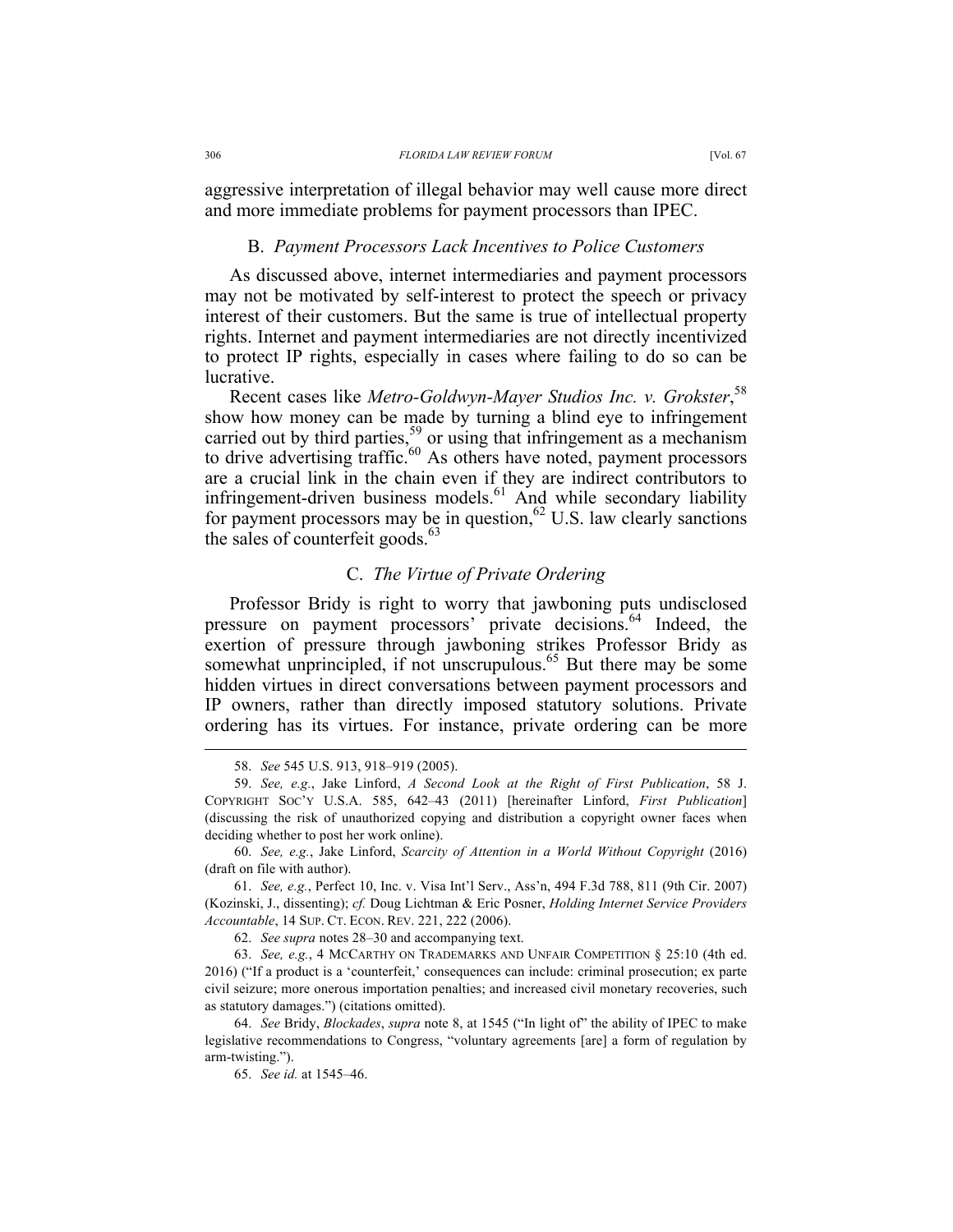efficient than regulation in some contexts, even if that private ordering occurs in the shadow of threatened regulation. Society and even vendors may benefit when payment processors actively negotiate the scope of best practices, and retain some discretion in how to implement the agreement. It is true that uncertainty about IP liability may sometimes cut against the merchant, especially considering the charge that IP owners have a tendency, and the incentive, to overclaim. Ensuing risk averse choices by payment processors may leave some vendors without a payment intermediary. But it is equally problematic to presume that a payment processor is obligated to deal with an entity whose behavior may run afoul of U.S. copyright or trademark law, whether or not the payment processor would be contributorily or vicariously liable for that behavior.<sup>66</sup>

If we assume that jawboning creates de facto regulation, direct conversations between payment processors and IP owners provide an opening for payment processors to shape the de facto regulation. One of the difficulties of the public choice account of the creation of IP laws generally is that not everyone can pay to play. Some stakeholders get left out of the discussion.<sup>67</sup> Jawboning which leads to private ordering affords each payment processor some discretion to decide how best to implement the responsibility to investigate alleged infringement by vendors, and what to do when they find it.

One could read Professor Bridy's article as a call to give preference to litigation or lobbying to handle all potential disputes. But those are not the only, or necessarily the fairest or most efficient means to resolve these conflicts. In fact, parties are encouraged to find negotiated resolutions to legal disputes where possible.<sup>68</sup> If payment processors find credible a threat by the government to regulate their industry, and chose to preempt the regulation with private ordering, negotiation may lead to better tailored responses. Each payment processor can choose to implement the best practices as they see fit, and if they do not coalesce

 <sup>66.</sup> *See, e.g.*, Jason Mazzone, *Copyfraud*, 81 N.Y.U. L. REV. 1026, 1026 (2006).

<sup>67.</sup> *See* David S. Levine, *Transparency Soup: The ACTA Negotiating Process and "Black Box" Lawmaking*, 26 AM. U. INT'L L. REV. 811, 812 (2011) (documenting efforts to keep secret details about the recently negotiated Anti-Counterfeiting Trade Agreement); Jessica D. Litman, *Copyright Legislation and Technological Change*, 68 OR. L. REV. 275, 299 (1989) ("Throughout the various conferences, interests that were absent from the bargaining table were shortchanged in the compromises that emerged.").

<sup>68.</sup> *See* Kathleen C. Engel & Patricia A. McCoy, *A Tale of Three Markets: The Law and Economics of Predatory Lending*, 80 TEX. L. REV. 1255, 1353 (2002) ("Settlements offer the flexibility to forge creative solutions that are tailored to the loans and the borrowers in question."); *see also, e.g.*, Robbie v. City of Miami, 469 So. 2d 1384 (Fla. 1985) ("[S]ettlements are highly favored and will be enforced whenever possible.").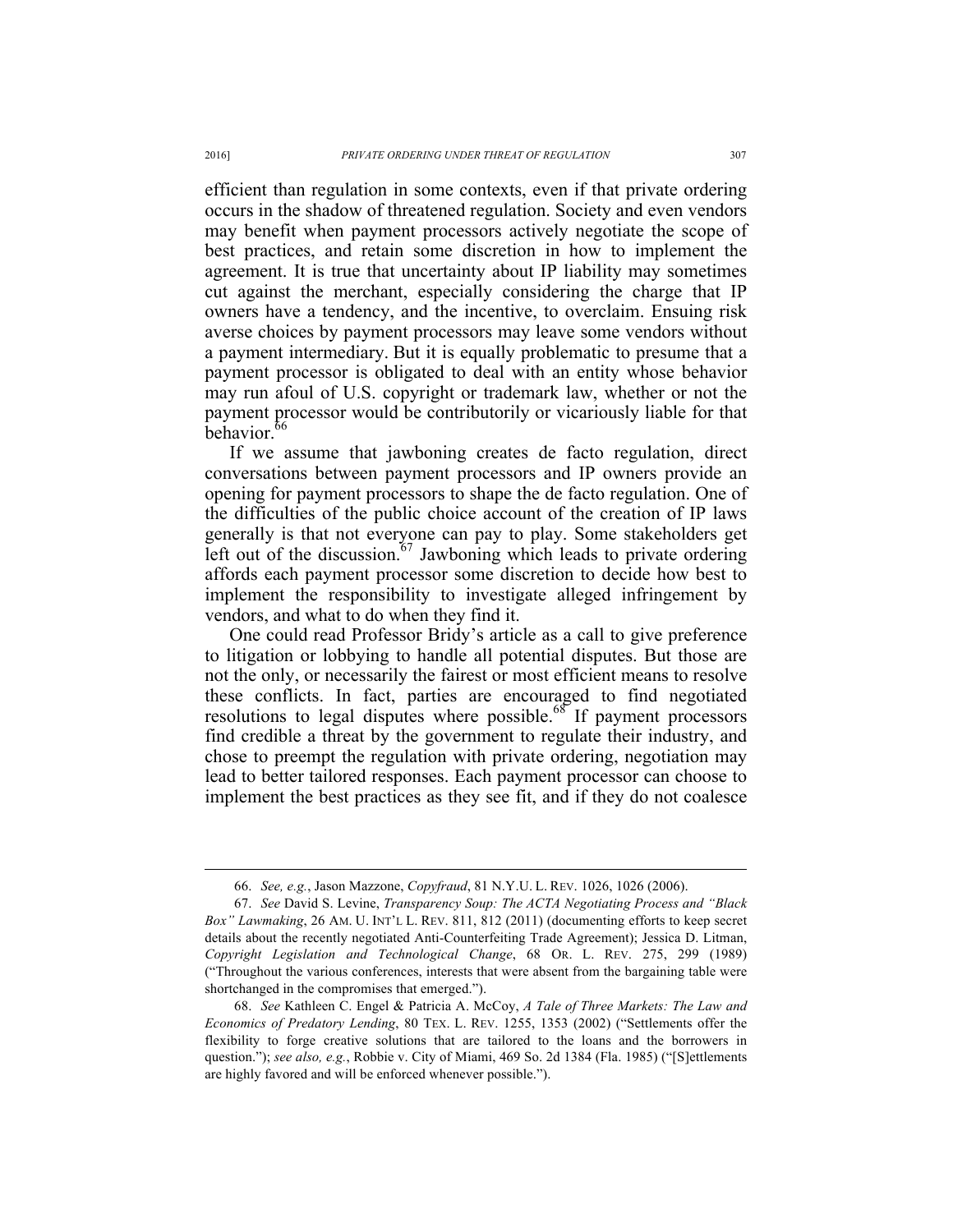around the same terms,<sup>69</sup> the variance might well provide some vendors with payment options that have different levels of tolerance for alleged infringement.<sup>70</sup>

One might reasonably suspect that a threat to pass something like SOPA or PIPA that would directly reach payment processors is an empty threat after the dramatic failure of those Acts. But the processors themselves found the threat credible, or preferred to accept the "invitation" to self-regulate to the opportunity to oppose the legislation—a potentially costly process.<sup>71</sup> Such a deal is not per se unenforceable.<sup>72</sup> Indeed, contract law is full of examples where one party provides valuable consideration by forgoing an opportunity to sue another party. Whether the consideration is valid does not turn on whether the forbearing party could have successfully prosecuted its case, but instead whether the claim of right was subjectively reasonable and whether the party settling with the forbearing party believed it received some value from the transaction. For example, in *Military College Co. v. Brooks*, <sup>73</sup> a father agreed to settle a claim by a boarding school for tuition after the school dismissed his son for misconduct.<sup>74</sup> The court held that the promise not to sue for tuition was valuable consideration, even though there was some question as to whether the son was wrongfully dismissed, and thus whether the settled claim was valid.<sup>75</sup>

In addition, allowing providers of services some discretion in

72. Note, however, that an agreement reached under duress is unenforceable. *See, e.g.*, Austin Instrument, Inc. v. Loral Corp., 272 N.E.2d 533, 537 (N.Y. 1971); Mark Seidenfeld & Murat C. Mungan, *Duress As Rent-Seeking*, 99 MINN. L. REV. 1423, 1426–27 (2015) (arguing that deals negotiated through "wrongful economic threats" should be unenforceable to the extent that the threats enable inefficient rent seeking).

 <sup>69.</sup> *Contra* Henningsen v. Bloomfield Motors, Inc., 32 N.J. 358, 391 (1960) (finding unconscionable terms adopted by the "big three" U.S. automobile manufacturers that severely limited warranties, in part because consumers could find no seller providing better terms).

<sup>70.</sup> *Cf.* Linford, *First Publication*, *supra* note 59, at 654–55 (arguing that publishers and authors would benefit from the ability to consider the varied security profiles of competing online intermediaries when deciding how and whether to provide internet access to their copyrighted expression).

<sup>71.</sup> *See, e.g.*, Kreimer, *supra* note 23, at 27 (describing the danger of externalizing costs of resisting regulation of otherwise governable conduct on to intermediaries subject to direct regulation).

<sup>73.</sup> 147 A. 488 (N.J. 1929).

<sup>74.</sup> *See id.* at 488–89.

<sup>75.</sup> *Id.* at 489 ("An agreement to pay money in compromise of a suit is valid, and that regardless of the validity of the plaintiff's demand."); *see also* RESTATEMENT (SECOND) OF CONTRACTS § 74(1) (AM. LAW INST. 1981) (forbearance of a claim is valid consideration even if the claim or defense is doubtful, if that doubt is due to uncertainty as to facts or law, or the forbearing party believes the claim is valid). *But see* RESTATEMENT (FIRST) OF CONTRACTS § 76(b) (AM. LAW INST. 1932) (forbearance of an invalid is not valid consideration if the forbearing party lacks an honest and reasonable belief in its possible validity).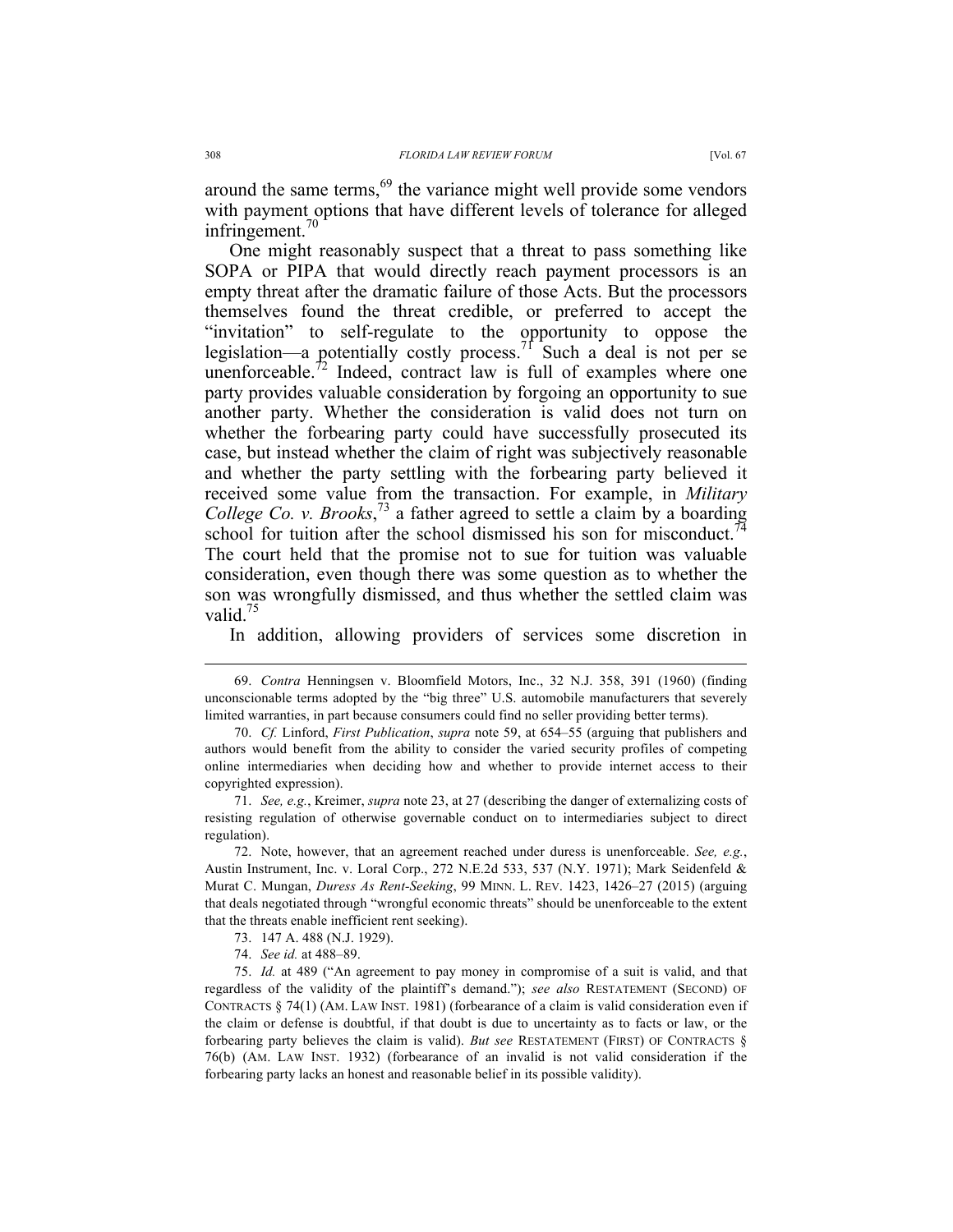deciding with whom and how to deal is a well-established position in U.S. contract law. It would be problematic to suggest that a payment processor should be forced to continue processing payments for a vendor that persisted in engaging in illegal activity. Parties can and should be allowed to contract with one another in a manner that they see fit.

Professor Bridy also expresses concern that the best practices agreement threatens to make U.S. copyright and trademark law the default for all online transactions.76 Professor Bridy highlights this possibility with a dispute that predates the best practices agreement. AllofMP3.com was a Russian website that sold mp3 downloads for a fraction of the price charged by authorized U.S. sellers.<sup>77</sup> AllofMP3.com was not compliant with U.S. law, but complied with Russian law.<sup>78</sup> An industry group nevertheless convinced payment processors to stop processing payments for the site.<sup>79</sup> The site shut down after Russian law changed, but the example highlights the potential extraterritorial reach of decisions by payment processors. If U.S. payment processors are handling international transactions, then "U.S. law [may] becom[e], de facto, the law governing every cardmediated transaction involving an accused online merchant, no matter where the merchant and its customers are located."<sup>80</sup>

Imagine, however, the counterfactual. If payment processors are not persuaded to stop payments to AllofMP3.com, then Russian copyright law becomes the default for online transactions, as U.S. consumers take advantage of much lower prices than authorized U.S. sellers can offer. Every default sets the terms under which subsequent transaction or regulation must occur,<sup>81</sup> and every default imposes some costs on subsequent transactions or regulations, unless transaction costs are

 <sup>76.</sup> *See* Bridy, *Blockades*, *supra* note 8, at 1554–55 ("If there is a conflict of intellectual property laws between the United States and a jurisdiction in which a targeted site is registered and its operators and servers are located, the foreign operator of the targeted site and the site's non-U.S. customers could become indirectly subject to U.S. law through the imposition of a voluntary payment blockade.").

<sup>77.</sup> *See id.* at 1555–56.

<sup>78.</sup> *See id.* at 1556 (citing *Court Acquits AllOfMp3.com Site Owner*, CNN (Aug. 15, 2007, 10:46 AM), http://www.cnn.com/2007/TECH/biztech/08/15/russia.site.reut/index.html?eref=rss \_tech (reporting on the Russian court's decision that the site's operator, Denis Kvasov, was not liable for copyright infringement because he paid a portion of the site's revenue to "ROMS, a Russian organization which collects and distributes royalties for copyright holders")).

<sup>79.</sup> *See id*. at 1557.

<sup>80.</sup> *Id.* at 1558.

<sup>81.</sup> *See* Cass R. Sunstein, *Empirically Informed Regulation*, 78 U. CHI. L. REV. 1349, 1392 (2011) (citing Eric J. Johnson et al., *Framing, Probability Distortions, and Insurance Decisions*, 7 J. RISK & UNCERTAINTY 35, 48–50 (1993)).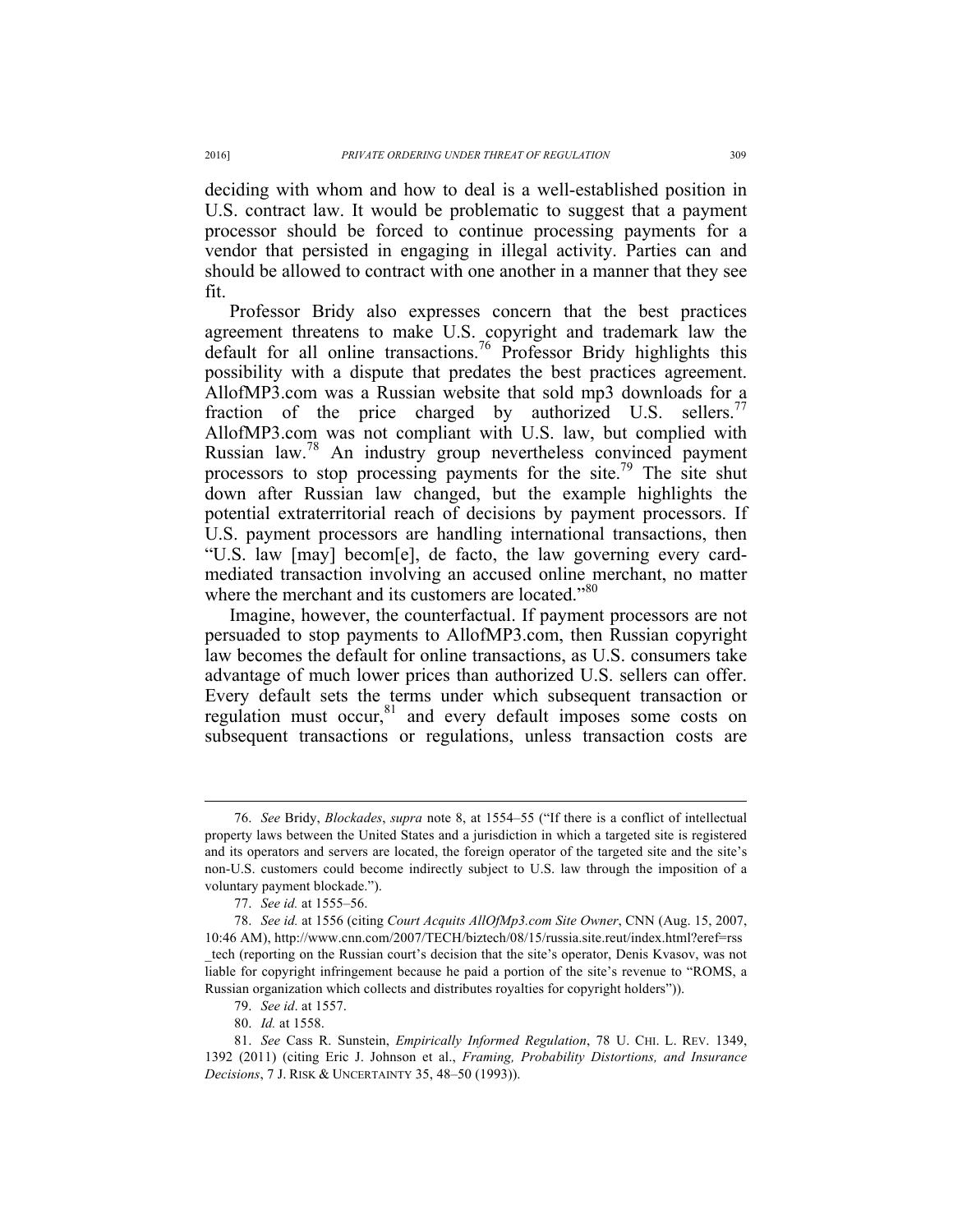zero.<sup>82</sup> Indeed, sometimes defaults are particularly sticky because many people will not choose to opt out of the default.<sup>83</sup> If U.S. law isn't the default, then Russian law becomes the default, with its norms of noninfringement and non-compensation for copyright owners.<sup>84</sup>

In reality, the voluntary action of payment processors provided a more finely-tuned outcome than either of the default positions described above. For example, as Professor Bridy reports, payment processors like MasterCard block transactions between foreign sellers and customers in the U.S. if the transaction violates U.S. law. $85$  But payment processors do not block transactions between foreign sellers and foreign customers if the transaction is legal in their respective jurisdictions.<sup>86</sup> The voluntary regime effectively separates provision of services to U.S. consumers that would be infringing under U.S. law from sales to foreign consumers that would not be infringing under foreign law. As Professor Bridy acknowledges, this quasi-private ordering provides a better outcome than SOPA and PIPA, the legislation brought forward in Congress to deal with the perceived problem of extraterritorial infringement.<sup>87</sup>

Professor Bridy has also recognized the virtue of private ordering in the context of peer-to-peer infringement.<sup>88</sup> The Digital Millennium Copyright Act ("DMCA")<sup>89</sup> grants online service providers immunity from secondary liability for copyright infringement by their customers, if they take down on notice from copyright owners infringing content stored on the service provider's network at the direction of users.<sup>90</sup> But the takedown requirement doesn't reach infringement that is shared peer-to-peer, because the infringing material isn't stored anywhere that the service provider can reach it.<sup>91</sup> Content owners brought John Doe suits, sometimes against thousands of anonymous infringers, seeking to acquire the identities of consumers.<sup>92</sup> Some courts responded by

 <sup>82.</sup> *See, e.g.*, Ian Ayres & Robert Gertner, *Filling Gaps in Incomplete Contracts: An Economic Theory of Default Rules*, 99 YALE L.J. 87, 93 (1989).

<sup>83.</sup> *See* RICHARD H. THALER & CASS R. SUNSTEIN, NUDGE: IMPROVING DECISIONS ABOUT HEALTH, WEALTH, AND HAPPINESS 161–74 (2008).

<sup>84.</sup> *See* Bridy, *Blockades*, *supra* note 8, at 1556, 1559.

<sup>85.</sup> *See id.* at 1557.

<sup>86.</sup> *See id.* at 1558 (quoting *Stop Online Piracy Act: Hearing Before the Comm. on the Judiciary H.R. on H.R. 3261*, 112th Cong. 96–98 (2011) (Appendix A to statement of Linda Kirkpatrick, Group Head, Customer Performance Integrity, MasterCard Worldwide)).

<sup>87.</sup> *See* Bridy, *Blockades*, *supra* note 8, at 1559.

<sup>88.</sup> *See* Annemarie Bridy, *Is Online Copyright Enforcement Scalable?*, 13 VAND. J. ENT. & TECH. L. 695, 727 (2011) [hereinafter Bridy, *Scalability*].

<sup>89.</sup> Pub. L. No. 105-304, 112 Stat. 2877 (1998) (codified as amended at 17 U.S.C. § 512 (2012)).

<sup>90.</sup> *See* 17 U.S.C. § 512(c).

<sup>91.</sup> *See id.* § 512(a)(4).

<sup>92.</sup> *See* Bridy, *Scalability*, *supra* note 88, at 720–22.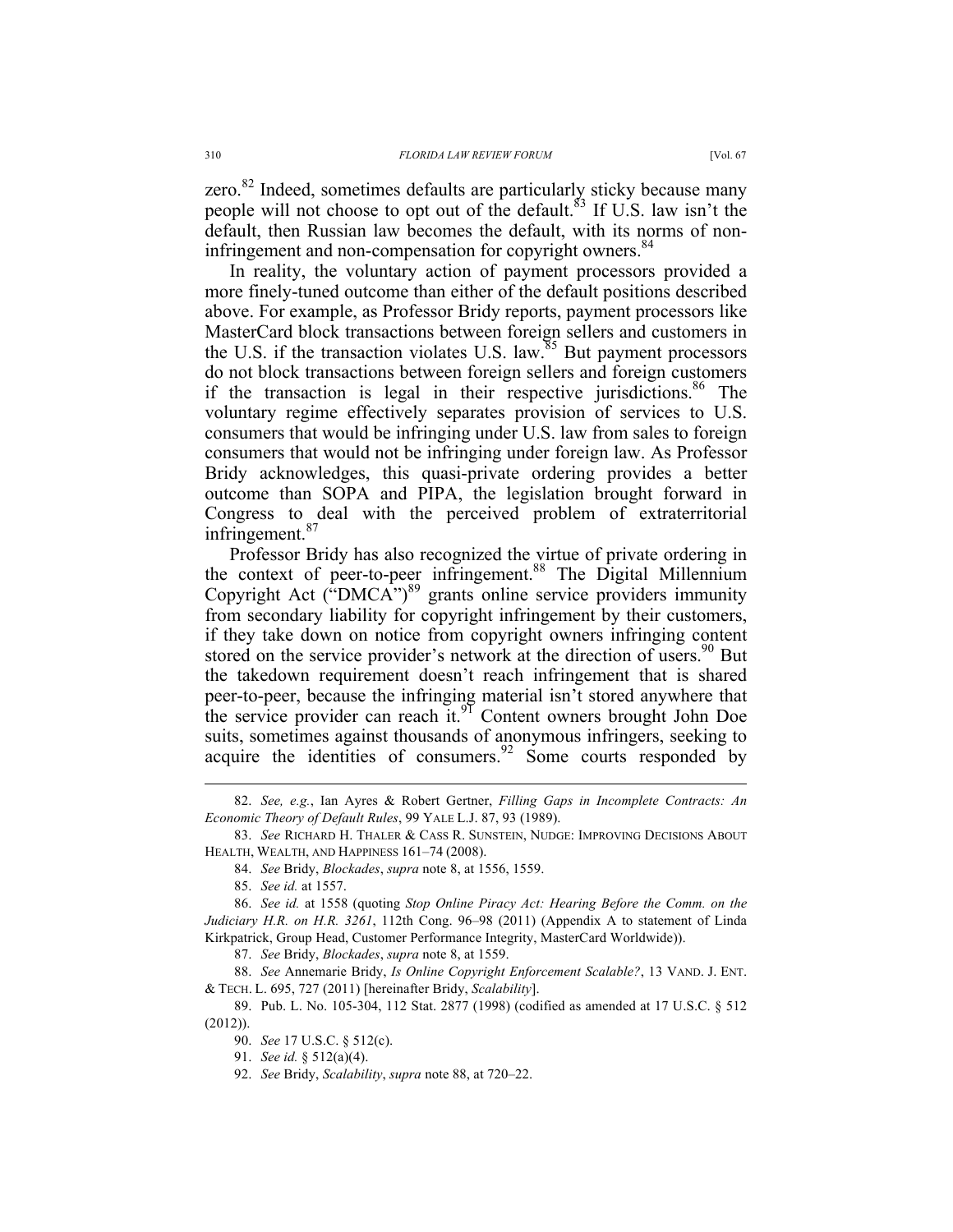severing defendants that had been improperly joined.<sup>93</sup> Pleas for Congress to amend the DMCA went unanswered, so service providers like Verizon made deals with content owners like Disney, offering to forward notices from Disney to Verizon customers.<sup>94</sup> Verizon was able to process Disney's complaints without violating customer privacy by disclosing customer identities.<sup>95</sup> As Professor Bridy notes, the direct negotiation between IP owners and service providers "serve[d] the interests of both privacy and efficiency." <sup>96</sup> Similar benefits can come from encouraging direct negotiation between IP owners and payment providers, even if an agency like IPEC helps open communication channels.<sup> $97$ </sup> It is also possible that private ordering opens space for It is also possible that private ordering opens space for merchants to insert themselves into the negotiation. If a critical mass of merchants take issue with how one payment processor implements the best practices agreement, they can shift business to a different provider, or discuss potential changes collectively.<sup>98</sup>

Admittedly, one flaw of private ordering in crafting best practices for payment processors is that infringing vendors do not have a voice at the table. That would likely have been the case with regard to a legislative response as well. $^{99}$  The potential dissatisfaction of vendors with the best practices agreement might resemble the dissatisfaction of consumers subject to new terms of service pursuant to a change of terms clause. These terms are often adopted by credit card companies to provide the card provider with maximum flexibility, and enforced by courts over objections that they are unconscionable or otherwise

98. *Cf.* Charles J. Goetz & Robert E. Scott, *Principles of Relational Contracts*, 67 VA. L. REV. 1089, 1132 (1981) (describing how franchisees collectively negotiated to limit unilateral termination in franchise contracts).

99. *See supra* note 66 and accompanying text.

 <sup>93.</sup> *See id.* at 723 (summarizing cases).

<sup>94.</sup> *See* Bridy, *Scalability*, *supra* note 88, at 726–27.

<sup>95.</sup> *See id.* at 726.

<sup>96.</sup> *Id.* at 727.

<sup>97.</sup> There are some who argue that IPEC is so firmly on the side of IP owners that its role in opening those channels is inherently problematic. *Compare* David Kravets, *U.S. Copyright Czar Cozied Up to Content Industry, E-Mails Show*, WIRED, Oct. 14, 2011, https://www.wired.com/2011/10/copyright-czar-cozies-up/ (reporting that IPEC head Victoria Espinel may have had a close relationship with content owners while IPEC brokered a private six-strikes deal between IP owners and online service providers), *and* Bambauer, *Against Jawboning*, *supra* note 26, at 77–78 (when IPEC was engaged with six-strikes negotiations, "Vice President Joe Biden convened a copyright enforcement meeting that included law enforcement, the IPEC, and content companies—but not ISPs"), *with* Mike Masnick, *President Obama Finally Gets Around to Nominating a New IP Czar*, TECHDIRT, Aug. 29, 2014, https://www.techdirt.com/articles/20140829/06225828360/president-obama-finally-gets-aroundto-nominating-new-ip-czar.shtml (noting that while the former head of IPEC, Victoria Espinel, immediately took a lobbying job after leaving IPEC, she nevertheless "worked really hard to take opposing viewpoints into account").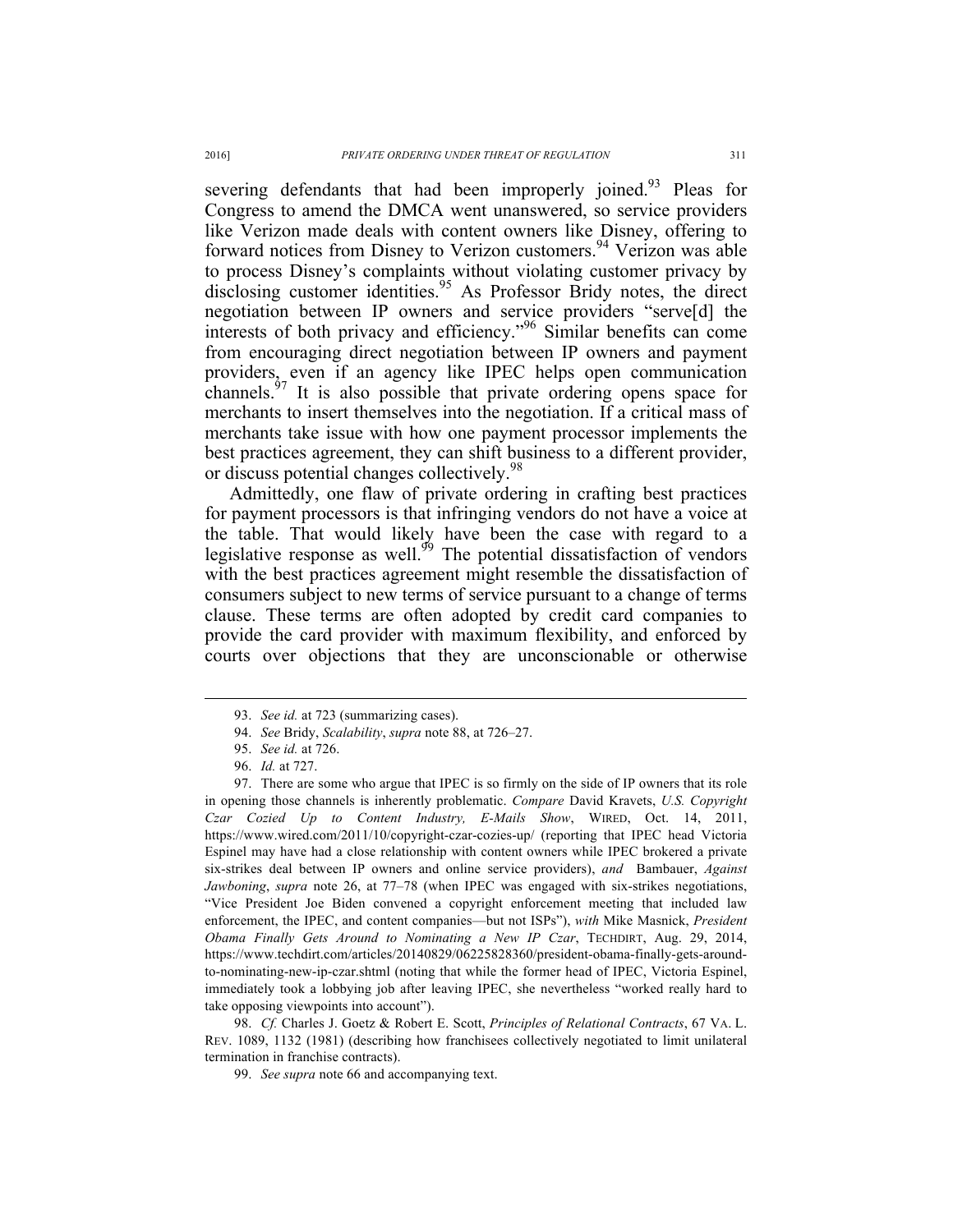problematic.<sup>100</sup>

The decision to extend or deny credit has a significant effect on consumers, but extending credit to the wrong consumers can have a negative effect on card issuers.<sup>101</sup> If credit card companies can decide whether to extend credit, $102$  should the law prevent payment processors from deciding whether to process payments for repeat infringers? The assessment of risk—and the decision about whether to continue the relationship—properly belongs with the payment processor. If the processor can decide the procedure for ending a relationship with a vendor, fair process may be a non-issue, unless the payment processor breaches terms of its contract with a vendor.

Professor Bridy argues the systemic impact of allowing payment processors to exercise this discretion threatens the internet ecosystem.<sup>103</sup> In assessing whether this discretion conveys problematic "existential power [on] payment intermediaries,"<sup>104</sup> we must consider whether the best practices adopted by payment processors allow for unfair termination of vendors, or provide them with sufficiently fair process.

### II. FAIR PROCESS UNDER THE BEST PRACTICES AGREEMENT?

Professor Bridy acknowledges that in a perfect world, private agreements like the best practices agreements would raise no cause for alarm.<sup>105</sup> But mistakes are likely inevitable. Lowering error costs often requires increasing enforcement costs.<sup>106</sup> Professor Bridy notes that because the best practices are designed to make it easy to quickly remove large amounts of infringing content, higher enforcement costs

 <sup>100.</sup> *See generally* Jake Linford, *Unilateral Reordering in the Reel World*, 88 WASH. L. REV. 1395, 1413–14 (2013) (describing cases considering the enforceability of change of terms clauses).

<sup>101.</sup> *See* Adam J. Levitin, *Rate-Jacking: Risk-Based & Opportunistic Pricing in Credit Cards*, 2011 UTAH L. REV. 339, 363 (2011) (discussing risk faced by credit card providers when extending a line of credit).

<sup>102.</sup> The authority to deny credit is not without limits. For example, if an institution denies credit based on information obtained from a consumer reporting agency, section 615 of the Fair Credit Reporting Act requires the institution to send notice of the denial. ¶ 10-035 *Duties of Report Users*, FIN. PRIV. L. GD. P 10-035 (CCH), 2015 WL 6372996 (2016).

<sup>103.</sup> *See* Bridy, *Blockades*, *supra* note 8, at 1525.

<sup>104.</sup> *Id.*

<sup>105.</sup> *See* Bridy, *Blockades*, *supra* note 8, at 1560–61.

<sup>106.</sup> *See, e.g.*, Tun-Jen Chiang, *The Rules and Standards of Patentable Subject Matter*, 2010 WIS. L. REV. 1353, 1400 (2010) (citing Richard A. Posner, *Employment Discrimination: Age Discrimination and Sexual Harassment*, 19 INT'L REV. L. & ECON. 421, 423 (1999) ("Rules have higher error costs but lower administrative costs; standards have lower error costs but higher administrative costs. The relative size of the two types of cost will determine the efficient choice between the alternative methods of regulation in particular settings.")); *see also* Robert G. Bone, *Enforcement Costs and Trademark Puzzles*, 90 VA. L. REV. 2099, 2124 (2004).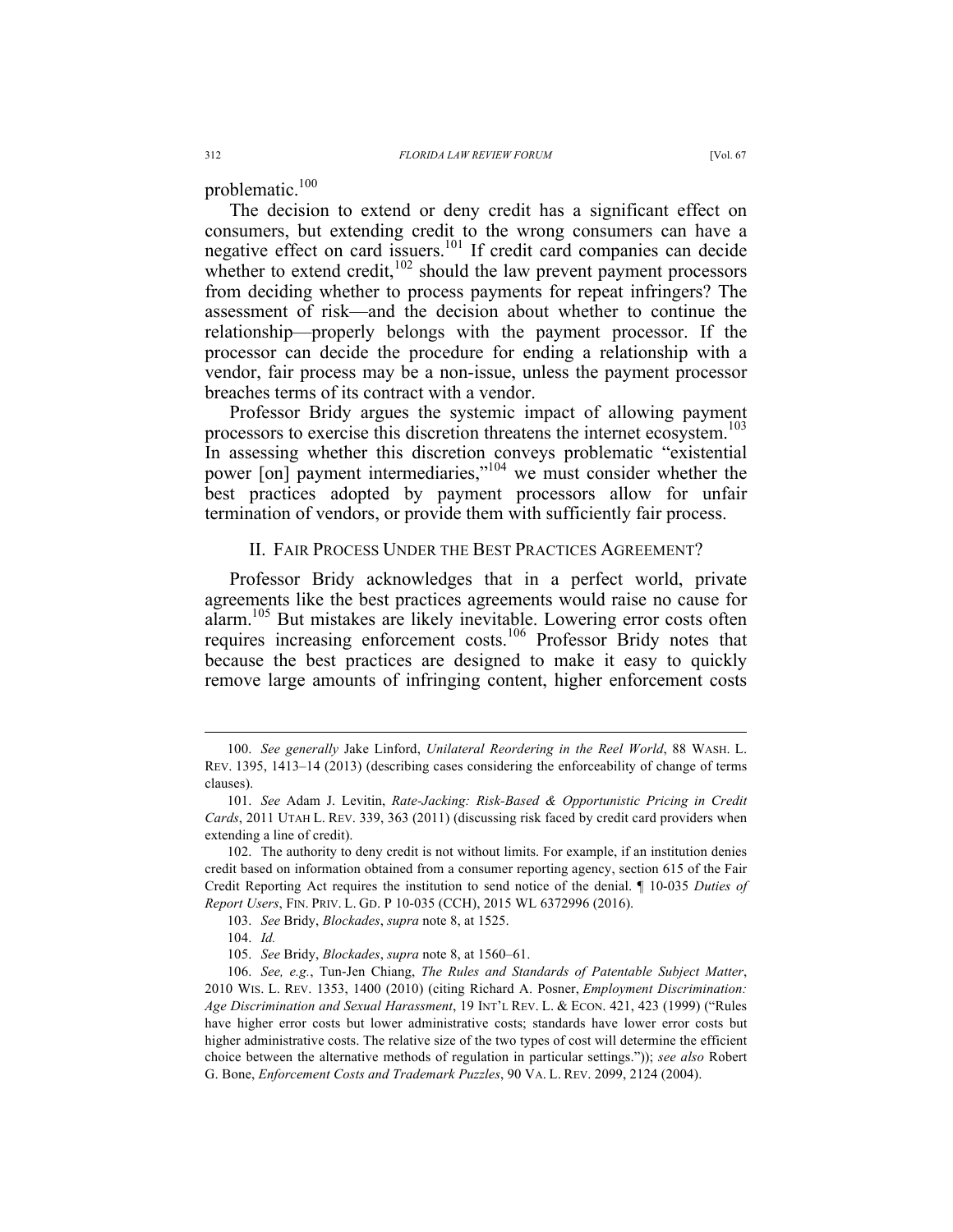should be required to lower potential error costs.<sup>107</sup> Other regimes designed to deal with problems of internet infringement, like the notice and takedown regime of the DMCA, or the Copyright Alert System, a framework for internet service providers to warn—and eventually sanction—customers who regularly engage in infringement, include options for judicial review. 108

It is unclear whether the best practices agreement for payment processors provides that same option. The best practice agreement states that payment processors "shall have a process in place to allow for prompt review of remedial measures imposed" if a vendor or acquiring bank "disputes the allegations of infringement."<sup>109</sup> My attempt to acquire more detailed information from payment processors about the contours of this "prompt review" was not successful.

While I was unable to secure information directly from any payment processor about how they handle intellectual property disputes, some payment processors have posted online a description of their process. For example, according to a recent online publication, "Visa is committed to preventing the use of its payment brand and system for illegal transactions."<sup>110</sup> Visa's process includes directing an allegedly infringing merchant to cease selling goods identified as infringing by an IP owner, or terminating the merchant's account, if it receives evidence of repeat infringement.<sup>111</sup>

To initiate Visa's process, an IP owner must provide evidence of prior enforcement efforts, demonstrating "the IP Owner's own good faith attempts to enforce its IP rights."<sup>112</sup> Visa specifically contemplates that a cease-and-desist letter might indicate such a good faith attempt. $113$ Visa also requires proof that the complaining owner has valid rights, including but not limited to trademark or copyright registration

 <sup>107.</sup> *See* Joseph Scott Miller, *Error Costs & IP Law*, 2014 U. ILL. L. REV. 175, 182 (2014) ("[F]alse positives (erroneous grants of an IP entitlement) are systematically costlier than false negatives (erroneous denials of an IP entitlement).").

<sup>108.</sup> *See* Annemarie Bridy, *Graduated Response American Style: "Six Strikes" Measured Against Five Norms*, 23 FORDHAM INTELL. PROP. MEDIA & ENT. L.J. 1, 53–55 (2012) (describing opportunities for neutral adjudication under the Copyright Alert System).

<sup>109.</sup> Best Practices Agreement, *supra* note 12, at para. 10.

<sup>110.</sup> *Intellectual Property*, VISA USA, usa.visa.com/legal/intellectual-property-rights.html (last visited Jan. 7, 2017) [hereinafter Visa IP Policy] (click on "Report intellectual property abuse" tab).

<sup>111.</sup> *See id.* (click on "Illegal transactions prohibited" tab).

<sup>112.</sup> *Id.* (click on "Evidence of Prior Enforcement Efforts" tab).

<sup>113.</sup> *See id.* Unfortunately, while sending a demand letter certainly provides evidence of an attempt to enforce IP rights, it does not necessarily evidence the existence of enforceable rights. *See, e.g.*, Irina D. Manta, *Bearing Down on Trademark Bullies*, 22 FORDHAM INTELL. PROP. MEDIA & ENT. L.J. 853, 854 (2012) (describing how trademark "bullies" send cease and desist letters based on legal claims that are spurious or non-existent).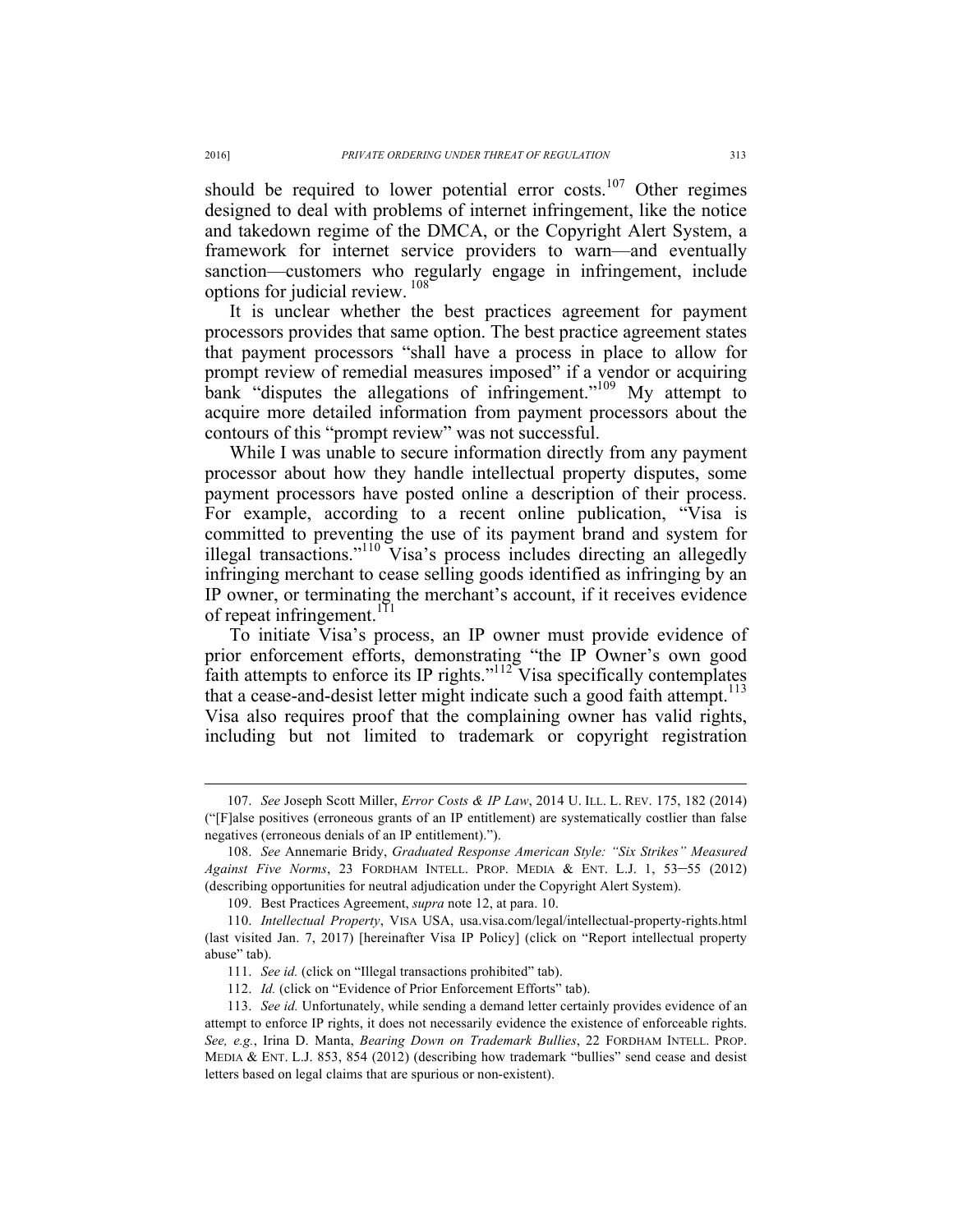certificates.<sup>114</sup> In addition, Visa also requires evidence that the allegedly infringing goods can be purchased using a Visa card.<sup>115</sup> Visa further demands a signed attestation under penalty of perjury, but doesn't specify to what the IP owner must attest.<sup>116</sup>

Some of the requirements Visa imposes on IP owners are similar to the steps required of copyright owners requesting takedown from an online service provider pursuant to the  $DMCA$ <sup>117</sup>. The party requesting takedown must assert, under penalty of perjury, that it represents a legitimate IP owner.<sup>118</sup> The complaining party must identify the work or works that are infringing with enough specificity for the service provider to locate them.<sup>119</sup> And the complaining party must assert a good faith belief that the material to be taken down is not authorized by the copyright owner, its agents, or the law.<sup>120</sup> At least one court has held this good faith belief requires the complaining party to consider whether the use of the work was fair use before sending a takedown notice.<sup>121</sup> These thresholds are not inconsequential. Courts have held that failure to observe DMCA formalities invalidates a takedown request.<sup>122</sup>

If the IP owner crosses these DMCA-style thresholds, Visa instructs an "acquiring bank," the entity with a direct relationship to the accused vendor,<sup> $123$ </sup> to investigate allegations of IP infringement.<sup>124</sup> If the acquiring bank concludes that the merchant is selling infringing goods identified by the IP owner, and the merchant does not cease selling those goods, the acquiring bank is expected to stop processing Visa

120. *See id.* at § 512(c)(3)(A)(v).

 <sup>114.</sup> *See* Visa IP Policy, *supra* note 110 (click on "Evidence of IP Rights" tab)

<sup>115.</sup> *See id.* (click on "Acceptance of Visa cards at the Merchant website" tab).

<sup>116.</sup> *See id.* (click on "IP owner's attestation" tab).

<sup>117.</sup> That's not to say the DMCA's policies are ideal. In fact, they are frequently criticized. *See* Jennifer M. Urban et al., *Notice and Takedown in Everyday Practice*, UC Berkeley Pub. L. Res. Paper No. 2755628 (2016), http://ssrn.com/abstract=2755628 (noting that the DMCA works differently for different actors, and identifying flaws in its current operation); *see also*  Annemarie Bridy, *Three Notice Failures in Copyright Law*, 96 B.U. L. REV. 777, 783-790 (2016) (arguing that the DMCA's red flag knowledge standard under 17 U.S.C. § 512(c)(1)(A) fails to provide sufficient notice to online intermediaries). But it would not be surprising to see similar policies required by direction legislative intervention.

<sup>118.</sup> *See* 17 U.S.C. § 512(c)(3)(A)(i, vi).

<sup>119.</sup> *See id.* at § 512(c)(3)(A)(ii, iii).

<sup>121.</sup> *See* Lenz v. Universal Music Corp., 815 F.3d 1145, 1153 (9th Cir. 2016) ("[B]ecause 17 U.S.C. § 107 created a type of non-infringing use, fair use is 'authorized by the law' and a copyright holder must consider the existence of fair use before sending a takedown notification under  $\S$  512(c).").

<sup>122.</sup> *See, e.g.*, Hendrickson v. eBay Inc., 165 F. Supp. 2d 1082, 1089–90 (C.D. Cal. 2001).

<sup>123.</sup> Visa contracts with merchants through acquiring banks. *See* Bridy, *Blockades*, *supra* note 8, at 1551.

<sup>124.</sup> Payment processors like American Express do not use acquiring banks as intermediaries and must conduct their own inquiries. *See id*.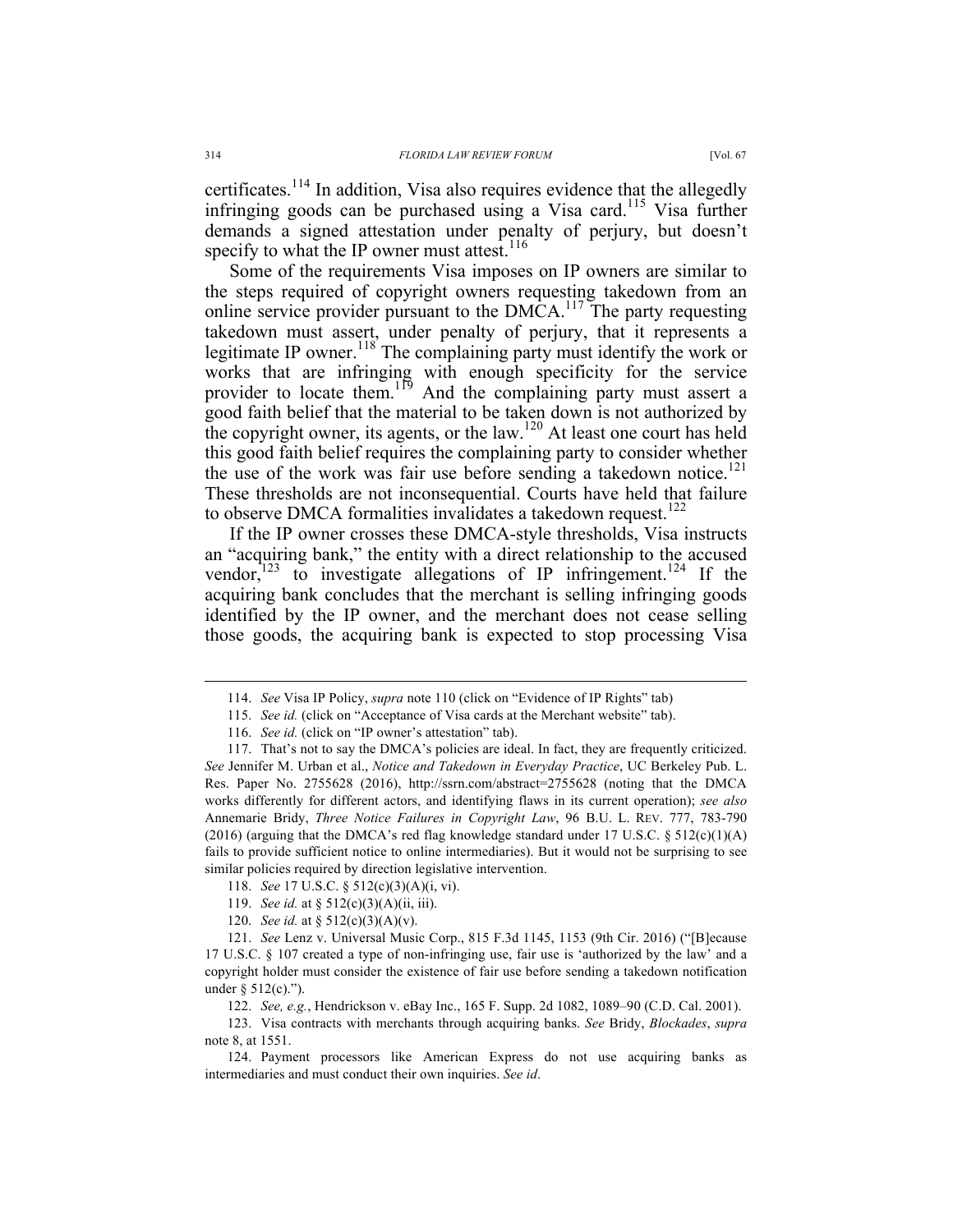payments for the merchant.<sup>125</sup> On the other hand, if the merchant or acquiring bank provides evidence of a "genuine issue" regarding the lawfulness of the merchant's sale of the identified goods, Visa opts out of the conversation, passes the collected evidence on to the IP owner, and encourages the IP owner to address its concerns directly to the merchant or the acquiring bank.<sup>126</sup>

Visa also reserves the right to require the IP owner to indemnify or otherwise hold Visa harmless for attorneys' fees, costs, and damage incurred in connection with the dispute. Visa's publicly available explanation of its practices reserves the sole discretion to decide whether the IP owner must "defend, indemnify, and hold Visa harmless" against claims by the acquiring bank or the merchant regarding action taken.<sup>127</sup> Visa also reserves sole discretion to determine whether an IP owner must pay attorneys' fees, costs, and damages incurred by Visa or the acquiring bank in connection with the dispute.<sup>128</sup> The indemnification clause superficially resembles a bond to secure injunctive relief. As in other federal cases, IP owners seeking injunctive relief must post a bond to secure that relief.<sup>129</sup> If regularly applied, the indemnification clause should forestall some overclaiming by IP owners.<sup>130</sup>

But Visa's right to seek indemnification isn't exactly like a bond. In litigation, a bond must be paid in an amount deemed sufficient by a district court before a preliminary injunction will issue.<sup>131</sup> That amount is set in part to compensate the enjoined party if the injunction was improperly granted.<sup>132</sup> Visa's process is an ex post redistribution of costs, rather than an ex ante determination about the potential harm of an erroneously granted injunction. In addition, in litigation, a judge determines whether the IP owner is entitled to injunctive relief, weighing the burdens on the IP owner, the alleged infringer, and the

 <sup>125.</sup> *See* Visa IP Policy, *supra* note 110.

<sup>126.</sup> *See id.*

<sup>127.</sup> *Id.* (click on "What if the Merchant defends its business?").

<sup>128.</sup> *See id.*

<sup>129.</sup> *See* FED. R. CIV. P. 65(c); Georgia Television Co. v. TV News Clips of Atlanta, Inc., 718 F. Supp. 939, 950 (N.D. Ga. 1989) (noting in a copyright infringement dispute, that "Rule 65(c) requires the posting of security in the sum as the Court deems proper for the payment of costs and damages as may be incurred or suffered by any party who is found to have been wrongfully enjoined or restrained").

<sup>130.</sup> *Cf.* Nintendo of Am., Inc. v. Lewis Galoob Toys, Inc., 16 F.3d 1032, 1037 (9th Cir. 1994) (allowing the wrongfully enjoined party to recover the injunction bond discourages parties from "requesting injunctions based on tenuous legal grounds").

<sup>131.</sup> *See* Thomas Patterson, *Litigation: The Bond Requirement for Preliminary Injunctions*, INSIDE COUNSEL (Sept. 5, 2013), http://www.insidecounsel.com/2013/09/05/litigation-the-bondrequirement-for-preliminary-in.

<sup>132.</sup> qad. inc. v. ALN Assocs., Inc., 781 F. Supp. 561, 562 (N.D. Ill. 1992).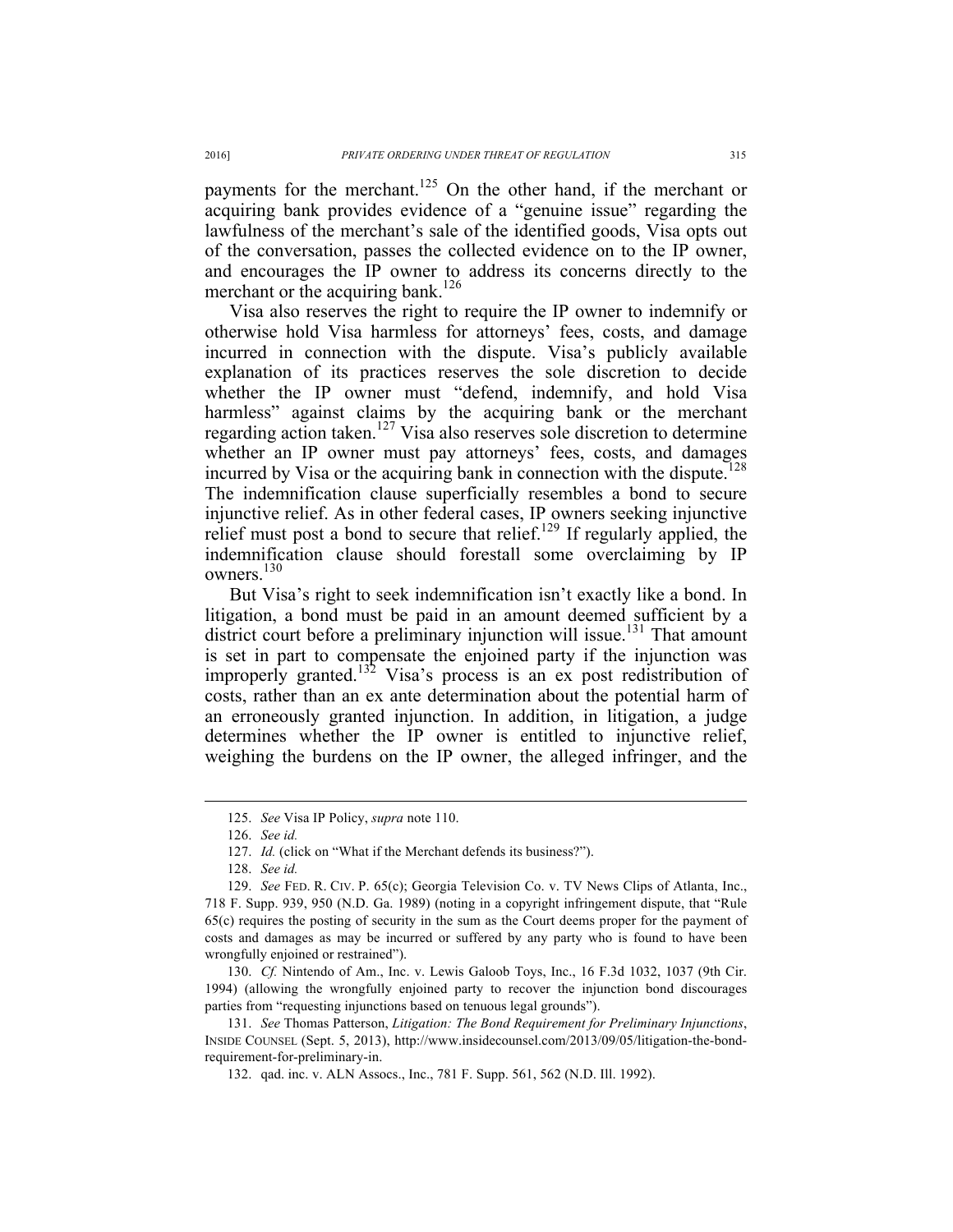public at large.<sup>133</sup> A process like Visa's instead leaves Visa and its acquiring banks with the responsibility of determining whether a vendor will lose its ability to process payments. There are no articulated standards for how Visa should evaluate relative costs, merely a statement that in cases with "genuine issues," it will opt out of the discussion and leave the IP owner and vendor to discuss the infringement directly.<sup>134</sup> The process outlined is imperfect, to be sure, but the burdens of production on owners are not inconsequential. And the imperfections do not justify stripping payment processors of the ability to decide how and whether to transact with vendors, irrespective of whether those decisions are made in the shadow of threatened

#### III. BREAKING BLOCKADES INTO BITS

Professor Bridy hopes that shifting transactions to Bitcoin or other cryptocurrencies might provide online vendors like AllofMP3.com the ability to reach consumers sans intermediation, which would insulate them from the decisions of payment processors to implement arrangements like the best practices agreement.<sup>135</sup> Bitcoin and other cryptocurrencies reduce the costs of validating transactions and mediating disputes as users contribute computer processing power to validate transactions,  $^{136}$  "creating a public record of the chain of custody of each Bitcoin."<sup>137</sup> Satoshi Nakamoto, the programmer credited with

legislation.

 <sup>133.</sup> *See, e.g.*, Voice of the Arab World, Inc. v. MDTV Med. News Now, Inc., 645 F.3d 26, 34 (1st Cir. 2011) ("[A] request to preliminarily enjoin alleged trademark infringement is subject to traditional equitable principles."); Salinger v. Colting, 607 F.3d 68, 79–80 (2d Cir. 2010) ("[A district court must . . . consider whether [the plaintiff] is likely to suffer irreparable injury in the absence of an injunction, . . . balance the competing claims of injury, and . . . pay particular regard for the public consequences in employing the extraordinary remedy of injunction.") (quoting Winter v. Nat. Res. Def. Council, Inc., 555 U.S. 7, 22–24 (2008) (internal quotations omitted)).

<sup>134.</sup> *See* Visa IP Policy, *supra* note 110.

<sup>135.</sup> *See* Bridy, *Blockades*, *supra* note 8, at 1563 ("P2P virtual currencies eliminate the need for third-party payment intermediaries to act as trusted authorities for processing and verifying transactions between merchants and customers.") (citing P. CARL MULLAN, THE DIGITAL CURRENCY CHALLENGE: SHAPING ONLINE PAYMENT SYSTEMS THROUGH U.S. FINANCIAL REGULATIONS 86 (2014) ("Transactions on the Bitcoin network never need to circulate through a traditional financial institution or bank.")).

<sup>136.</sup> *See* Shawn Bayern, *Of Bitcoins, Independently Wealthy Software, and the Zero-Member LLC*, 108 NW. U. L. REV. 1485, 1487 (2014).

<sup>137.</sup> Derek A. Dion, *I'll Gladly Trade You Two Bits on Tuesday for a Byte Today: Bitcoin, Regulating Fraud in the E-Conomy of Hacker-Cash*, 2013 U. ILL. J.L. TECH. & POL'Y, 165, 167 (2013).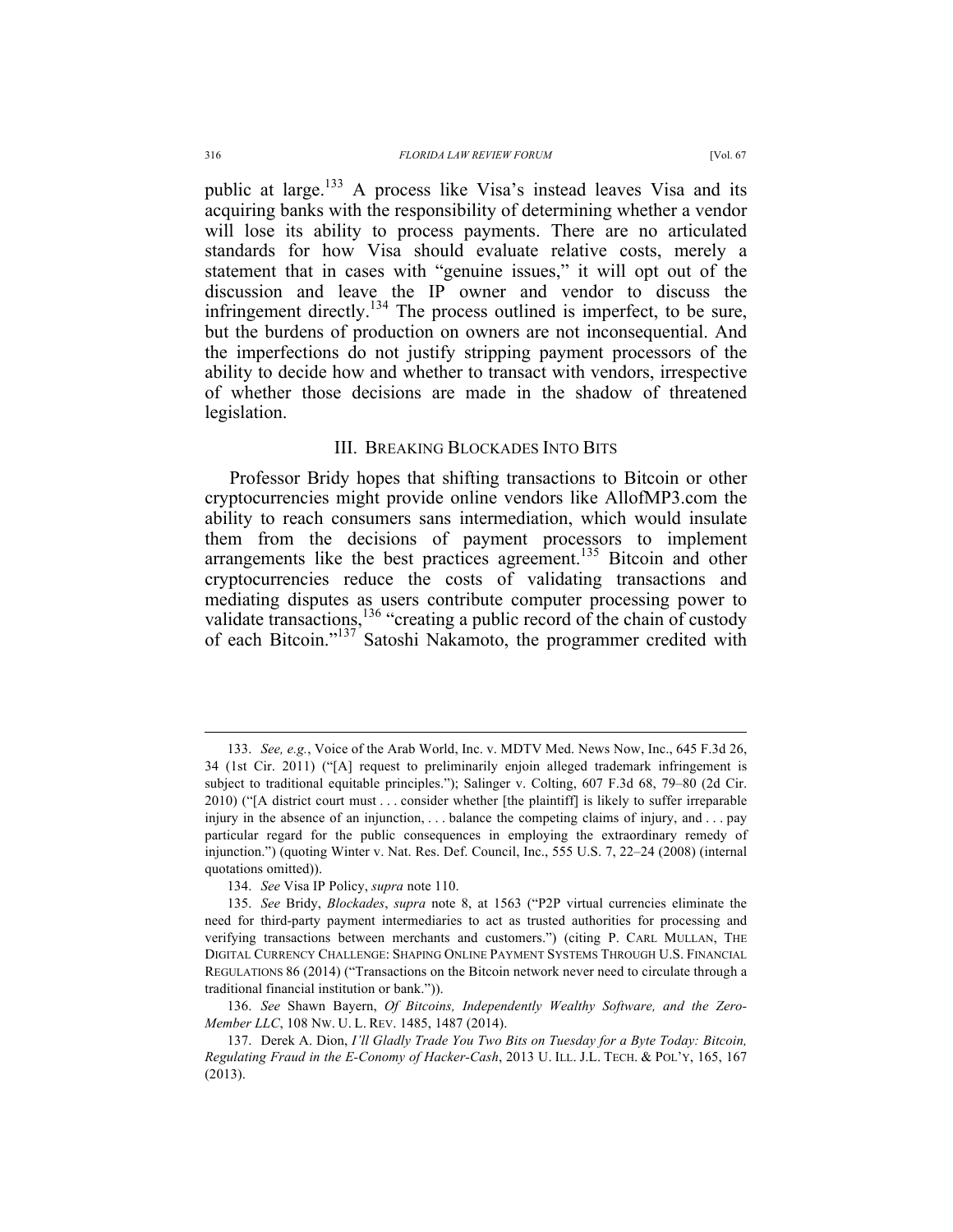developing Bitcoin,<sup>138</sup> apparently developed the system in a decentralized fashion in part to insulate it against organized disruption like direct government interference.<sup>139</sup> Bitcoin is decentralized in a way that makes it difficult to find a central actor to coerce.

But it is not entirely clear that cryptocurrencies can cut out all need for reliance on middlemen. Indeed, Professor Bridy's solution may trade reliance on one intermediary for another. People who deal exclusively in Bitcoin need never exchange them for another currency, but many owners of Bitcoin will seek to exchange them at some point. Bitcoin exchanges convert Bitcoin to currencies like the U.S. Dollar at rates determined by the exchange.<sup>140</sup> Those exchanges provide a potential leverage point for regulatory activity or jawboning. Scholars have already identified potential regulatory interventions that could slow Bitcoin transactions.<sup>141</sup> IPEC or some other state actor could pressure an exchange to stop processing transactions for repeat infringers in exchange for not attempting regulatory intervention. Bitcoin exchanges may pursue their rational self-interest just like payment processors.<sup>1</sup> Exchanges might prefer to comply with soft coercion to avoid new legislation or regulation, just as payment processors found it reasonable to deal with IP owners rather than risk new legislation. Thus, vendors will only be insulated from the potential effects of jawboning if they opt entirely out of traditional payment systems. In addition, to the extent that Bitcoin and other decentralized currencies are viewed as means to illegal ends, they may be likely to attract regulatory attention.

Another limitation of cryptocurrencies is highlighted by the recent

141. Indeed, many scholars have analyzed whether Bitcoin exchanges are susceptible to regulation as financial institutions or securities traders. *See, e.g.*, Dion, *supra* note 137, at 197.

 <sup>138.</sup> *See* Bayern, *supra* note 136, at 1488. Nakamoto appears to be a pseudonym. *See*  Reuben Grinberg, *Bitcoin: An Innovative Alternative Digital Currency*, 4 HASTINGS SCI. & TECH. L.J. 159, 162 (2012).

<sup>139.</sup> *See* Posting of Satoshi Nakamoto to cryptography@metzdowd.com (Nov. 7, 2008), http://www.mail-archive.com/cryptography@metzdowd.com/msg09971.html ("Governments are good at cutting off the heads of a centrally controlled network[ ] like Napster, but pure [peerto-peer] networks like Gnutella and Tor seem to be holding their own.").

<sup>140.</sup> *See* Notice of Filing of a Proposed Rule Change to BZX Rule 14.11(e)(4), Commodity-Based Trust Shares, To List and Trade Winklevoss Bitcoin Shares Issued by the Winklevoss Bitcoin Trust, 81 Fed. Reg. 45554 (proposed July 14, 2016). Bitcoin exchange rates have fluctuated widely, compared to traditional currency pairs. *See* Eric Engle, *Is Bitcoin Rat Poison? Cryptocurrency, Crime, and Counterfeiting (CCC)*, 16 J. HIGH TECH. L. 340, 341 n.5 (2016); Trevor I. Kiviat, Note, *Beyond Bitcoin: Issues in Regulating Blockchain Transactions*, 65 DUKE L.J. 569, 584 (2015).

<sup>142.</sup> *Cf.* Bridy, *Scalability*, *supra* note 88, at 715–16 ("Forced to choose between protecting themselves from liability and protecting the expressive rights of their users, service providers [protected by the DMCA safe harbor] are much more likely to err on the side of caution.").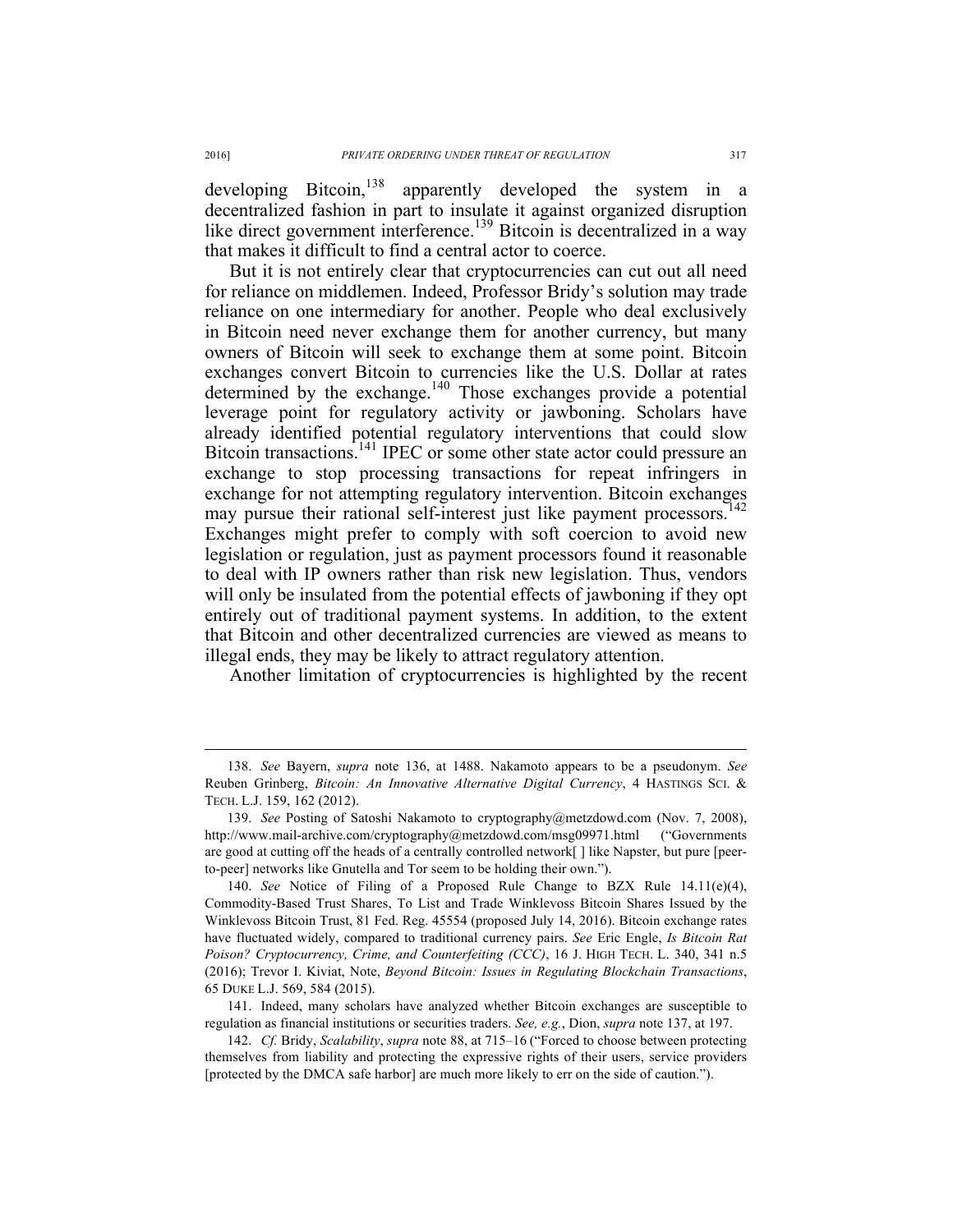dissolution of Mt. Gox, once the world's largest Bitcoin exchange:<sup>143</sup> Sometimes, the middlemen are not reliable. Mt. Gox announced bankruptcy in 2014 after hackers apparently stole 850,000 Bitcoin valued at \$460 million.<sup>144</sup> Consumers may hesitate to rely on a financial system subject to exploits like the Mt. Gox attack.<sup>145</sup> It's also not entirely clear that Bitcoin is immune to tampering.<sup>146</sup> In addition, Bitcoin is often used for illegal gambling, drug transactions, and donations to criminal hacker groups.<sup>147</sup> Customers looking for a legitimate experience and the security that comes with a major credit card may go elsewhere. To the extent that this is true, Bitcoin and other cryptocurrencies will provide limited utility for the average consumer, and thus of limited benefit to vendors hoping to avoid U.S. copyright

In fact, the use of Bitcoin or cryptocurrencies may well divide illicit from authentic actors. If vendors looking to avoid copyright liability use cryptocurrencies to avoid an uncomfortable conversation with online intermediaries, the method of avoidance will significantly cut into profits. Bitcoin's current level of adoption, for example, is low compared to the use of standard currencies,  $148$  but it may grow if the system finds ways to simplify transactions for unsophisticated users,<sup>149</sup> and provide fraud protection that is currently hard to replicate without trust intermediaries.

and trademark law.

 <sup>143.</sup> *See* Robert McMillan, *The Inside Story of Mt. Gox, Bitcoin's \$460 Million Disaster*, WIRED (Mar. 3, 2014), https://www.wired.com/2014/03/bitcoin-exchange/.

<sup>144.</sup> *See id.*

<sup>145.</sup> That's not to say that financial institutions that deal in standard currencies like the dollar are immune to hacking, but mechanisms like the coverage provided by the Federal Deposit Insurance Corporation backstop those institutions against loss. *See* Sarah Gruber, Note, *Trust, Identity, and Disclosure: Are Bitcoin Exchanges the Next Virtual Havens for Money Laundering and Tax Evasion?*, 32 QUINNIPIAC L. REV. 135, 159–61 (2013) (explaining risks inherent in the Bitcoin system).

<sup>146.</sup> *See, e.g.*, Bayern, *supra* note 136, at 1490–91 (noting that while successful disruption by a single party is unlikely, disputes in the blockchain are resolved in favor of transactions backed by the most computing power, which leaves open the possibility that faster computers and specialized hardware might theoretically provide some level of effective "voting" power).

<sup>147.</sup> *See* Dion, *supra* note 137, at 169.

<sup>148.</sup> *See* Bridy, *Blockades*, *supra* note 8, at 1566; Michael Jackson, *Bitcoin's Big Challenge in 2016: Reaching 100 Million Users*, COINDESK (Jan. 1, 2016), http://www.coindesk.com/2016-bitcoin-challenge-100-million-users/ (reporting roughly 10 million Bitcoin wallets and roughly 200,000 Bitcoin transactions per day); *How Many People Really Own Bitcoin—and Why Does it Matter?*, BITSCAN (Feb. 10, 2014), http://bitscan.com/bitnews/item/how-many-people-really-own-bitcoins-and-why-does-it-matter (as of late 2014, 31 million transactions had taken place throughout Bitcoin's history, and roughly 250,000 addresses held more than a fractional amount of Bitcoin).

<sup>149.</sup> *See* Jackson, *supra* note 148.